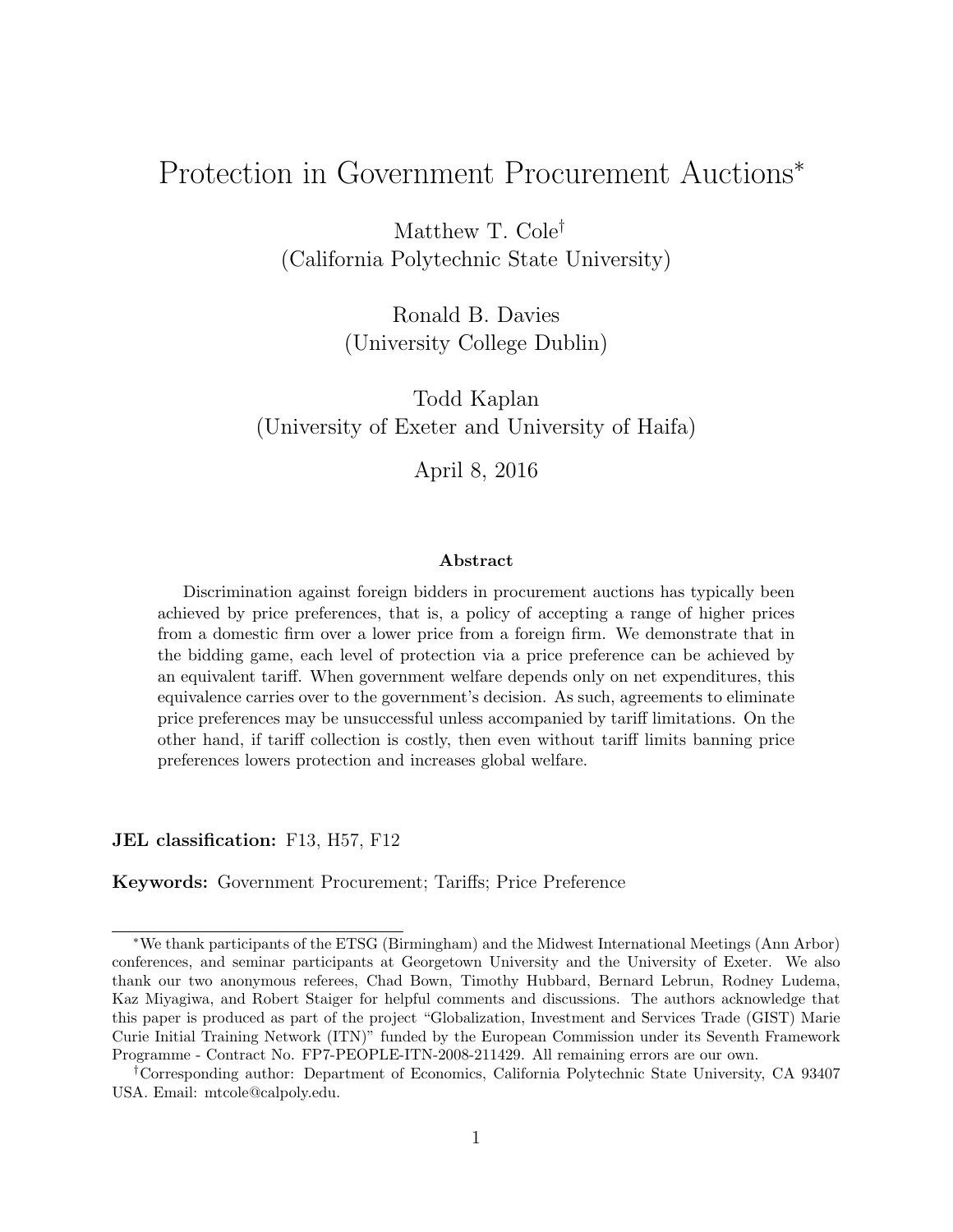# **1 Introduction**

Government procurement contracts are a significant part of many economies, often amounting to 15-20 percent of GDP (WTO, 2013). When seeking a provider for a government contract, it has been a long-standing tradition that the nature of the bidding favors domestic firms over foreign ones. One common method of doing so has been the use of a price preference in which the contract is awarded to a foreign firm only if that firm's bid is sufficiently lower than the lowest bid tendered by a domestic firm. For example, under the European Community regulations, the contract was awarded to a member firm so long as its bid was no more than three percent higher than the lowest non-member bid (Branco, 1994). Across OECD countries, the estimates of Francois, Nelson, and Palmeter (1996) find that the implied margins can be as large as 30 percent. Such a preferential procurement policy can arise from a number of causes including different costs across countries (as in McAfee and McMillan, 1989) or a government which values domestic firm profits more than those of foreign firms (central to Branco's, 1994, analysis).

In 1996, this practice of price preference began to be dismantled by the Government Procurement Agreement (GPA), an international agreement in which signatories agree to non-discrimination, that is, a selection process by which foreign firms are treated no differ-ently than their domestic competitors.<sup>[1](#page-1-0)</sup> This, however, ensures equal treatment under the bidding process but does not eliminate other mechanisms by which foreign firms are treated differently than domestic firms, most notably trade policy.<sup>[2](#page-1-1)</sup>

In this paper, we compare the use of price preferences to tariffs, establishing conditions under which the two are equivalent and when that equivalence fails, which provides insights into the ability of bans on price preferences in reducing protection against foreign firms. The environment that we consider is an auction for a government contract in which two

<span id="page-1-1"></span><span id="page-1-0"></span><sup>&</sup>lt;sup>1</sup>See WTO (2013) for a detailed description of this agreement.

<sup>&</sup>lt;sup>2</sup>In a model of perfect competition (which is fundamentally different than the auction literature we draw from) Evenett and Hoekman (2005) compare price preferences to non-transparency, measured as a cost to foreign firms.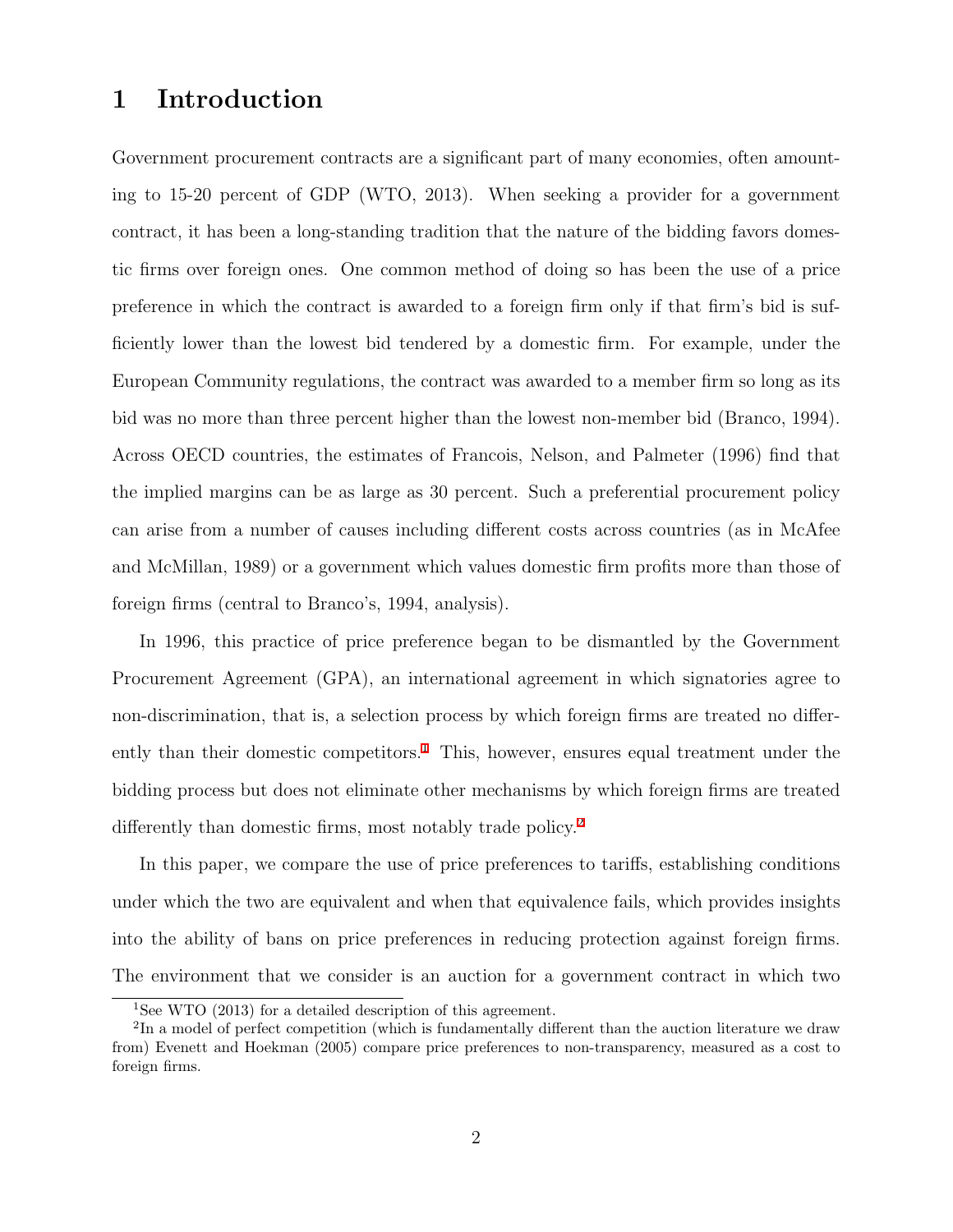firms, one domestic and one foreign, tender bids to the domestic government. Under a price preference, following practice, the contract is awarded to the domestic firm so long as its bid is no more than a fixed percentage higher than that of the foreign firm. In contrast, under an ad valorem tariff on a successful foreigner's bid, the contract goes to the firm with the lowest bid. Here, however, a successful foreigner must pay a tariff to the government.<sup>[3](#page-2-0)</sup>

We begin by establishing an equivalence in the bidding game between the two policies, i.e., for each price preference there exists an ad valorem tariff that results in equal expected profits. In particular, under the equivalent tariff, the foreign firm scales up its bid so that it achieves the same net-of-tariff payoff if it wins the contract. We then continue by considering government welfare under the two policies in a setting where, as in Branco (1994), it may value domestic firm profits. In addition, and critically, we allow the government to value savings from a lower price differently from tariff revenues (as might be the case if tariff revenues are costly to collect). When government welfare depends simply on net revenues, i.e., tariff revenues are valued equally (but opposite) from expenditures, the same tariff equivalent to the price preference in the bidding game results in equivalent government welfare. Thus, as in Branco (1994), the optimal tariff would be positive. Further, this equivalence allows us to utilize the variety of results found in the price preference literature in a tariff setting. In addition, it suggests that in such a situation, even when price preferences are eliminated, it does not necessarily affect the equilibrium levels of protection or welfare since the government can switch to an equivalent tariff.

That said, there are situations in which the bidders' equivalent tariff is not equivalent for the government. For example, it may be the case that tariff revenues are valued differently than expenditures. This can be the case if, as found by Riezman and Slemrod (1987), tariffs are costly to collect, implying that a dollar of gross tariff revenues are less valuable to

<span id="page-2-0"></span><sup>3</sup>Though, in this paper, our use of a tariff is literally a discriminatory tax on the foreign firm, it need not be the case in the real world. For instance, the government could be imposing a tariff on an imported input specific to the foreign firm but which is also used throughout the domestic economy. Alternatively, the tariff could represent a profit tax on both firms, but the domestic firm is able to take advantage of a tax credit that the foreign firm can not. Thus this is discriminatory, but not overtly so. We discuss such extensions after establishing our baseline results.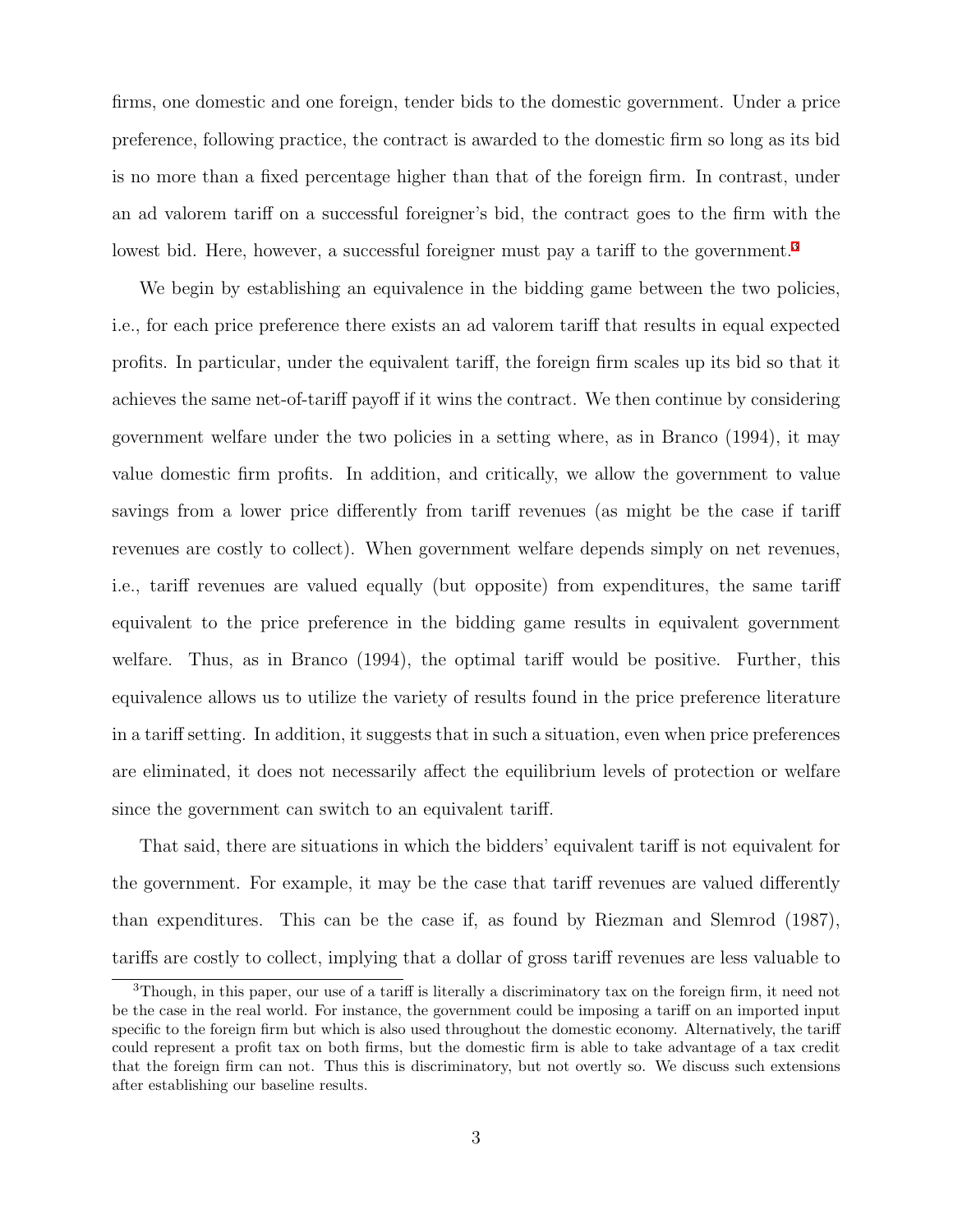the government than reducing expenditures by a dollar. Other examples include additional features of government welfare that depend on the tariff (such as the impact of a tariff on non-governmental consumers) or when other commitments (such as free trade agreements) constrain tariffs. In particular, if tariffs are less valued than expenditures, we find that moving from the price preference to an unconstrained tariff still works to reduce protection. Finally, note that these results are not specific to competition between domestic and foreign firms. As such, our results contribute to the more general discussion on discrimination in public procurement auctions.

The paper proceeds as follows. In Section 2, we present the model and demonstrate the equivalence of the price preference and the tariff in the bidding game. Section 3 describes government welfare and lays out conditions under which the equivalence does - and does not - extend to the government. This section also compares welfare for the various players under the two policies and compares them to the optimal price preference derived by Branco (1994). Section 4 concludes.

### **2 The Model**

The model has three players: a government, a domestic firm, and a foreign firm. The government has a project of value *V* that it wishes to be completed. Prior to the commencement of the game, each firm  $i = d, f$  obtains a private cost  $c_i$  drawn independently from cumulative distribution  $G_i(\cdot)$  with density  $g_i(\cdot)$  on support  $[\underline{c}_i, \overline{c}_i]$ , where  $\underline{c}_i \geq 0$ . We assume that  $V > \max{\{\overline{c}_d, \overline{c}_f\}}$  so that in equilibrium the contract is awarded to one of the firms.<sup>[4](#page-3-0)</sup> Both firms simultaneously submit bids  $b_i$  with the winner, determined by the governmental policy in place, paying the winning bid. The mechanism for determining that winner, however, differs across policy regimes (price preference or tariff). The timing of the game is that, given its policy regime, the government chooses the extent of protection, following which bids are submitted and a winner is chosen. We assume that  $G<sub>i</sub>$  has properties such that the

<span id="page-3-0"></span><sup>&</sup>lt;sup>4</sup>Having a *V* that is finite also eliminates other equilibria. See Kaplan and Wettstein (2000).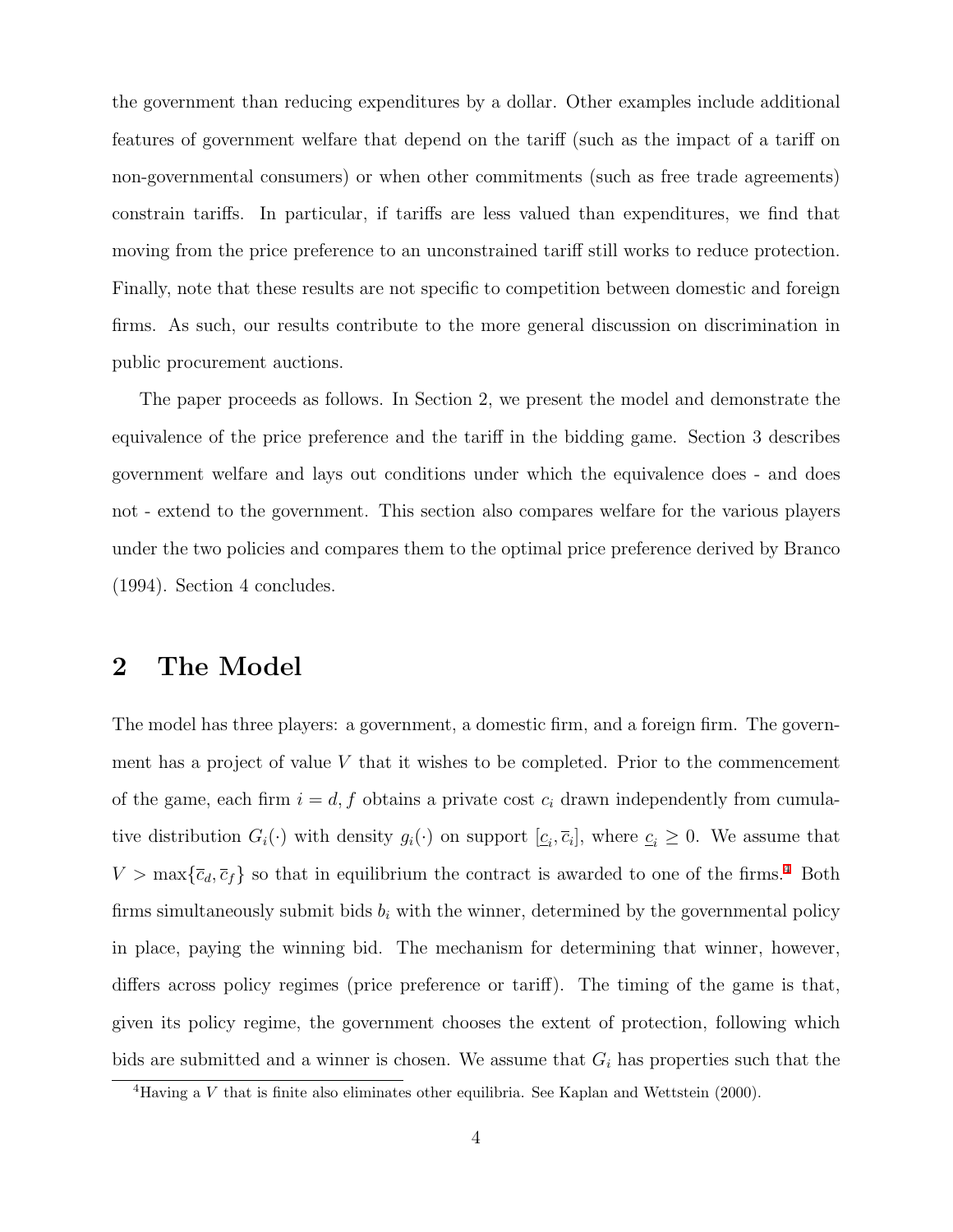equilibrium bid functions are monotone in *c<sup>i</sup>* and the bid functions are continuous in the range of non-prohibitive price preferences/tariffs.<sup>[5](#page-4-0)</sup> In this section, we focus on the subgame given the policy regime and the level of protection.

### **2.1 Price Preference**

We begin with the price preference. Here, the domestic firm enjoys a price preference of *p*, where  $0 < p < 1$ , and wins as long as  $(1-p) b_d < b_f$ , i.e., so long as its bid is no more  $1/(1-p)$  times that of the foreign firm's bid. Note when  $(1-p) b_d = b_f$ , the contract is randomly awarded. Also notice that this price preference is linear with respect to the bids and reflects the norm used in practice.<sup>[6](#page-4-1)</sup> The linear price preference studied here is a restriction on the policy space relative to that considered by McAfee and McMillan (1989) and Branco (1994), a distinction that will be important when considering welfare in the next section.

With a price preference *p* in place, the expected profit for the domestic bidder is:

$$
\mathbb{E}(\pi_d) = (b_d - c_d) \Pr\left(b_d < \frac{b_f}{1 - p}\right). \tag{1}
$$

Similarly, expected profit for the foreign bidder is:

$$
\mathbb{E}(\pi_f) = (b_f - c_f) \Pr\left(\frac{b_f}{1 - p} < b_d\right). \tag{2}
$$

From the first order conditions of these equations, one obtains bid functions  $b_i(c_i; p)$ , i.e., the bid each firm would submit conditional on its own cost and the price preference. We make the standard assumption that a firm never bids below its cost even when it has a zero chance of winning.<sup>[7](#page-4-2)</sup> We define inverse bid functions  $c_i(b_i; p)$ , i.e., the cost that produces a given bid conditional on the price preference.

<span id="page-4-0"></span> $5$ See Reny and Zamir (2004) and Lebrun (2006).

<span id="page-4-1"></span> ${}^{6}$ See Evenett (2002) for discussion.

<span id="page-4-2"></span><sup>7</sup>This assumption eliminates multiple equilibria. See Kaplan and Zamir (2015).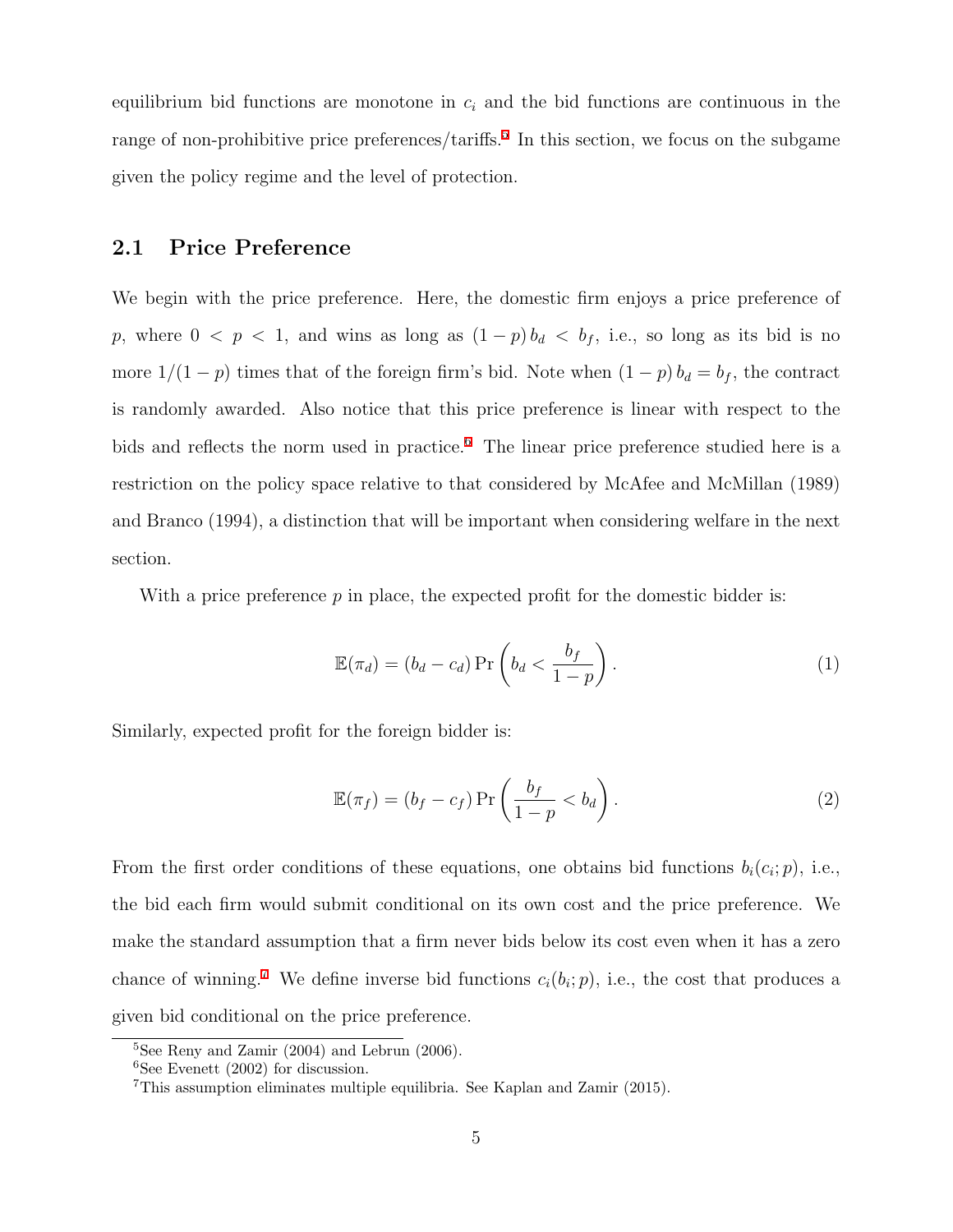### **2.2 Tariff**

Under the tariff, the contract is awarded to whichever firm submits the lowest bid. The difference here to a standard procurement auction is that, if the foreign firm is successful, then it pays an ad valorem tariff *t* on its bid. In this case, domestic expected profits are (where we use tildes to denote variables and functions in the tariff regime):

$$
\mathbb{E}(\tilde{\pi}_d) = (\tilde{b}_d - c_d) \Pr\left(\tilde{b}_d < \tilde{b}_f\right),\tag{3}
$$

while those of the foreign firm are:

$$
\mathbb{E}(\tilde{\pi}_f) = \left( (1-t)\tilde{b}_f - c_f \right) \Pr\left( \tilde{b}_f < \tilde{b}_d \right). \tag{4}
$$

As with the price preference, the first order conditions for expected profits under the tariff will define bid functions  $\tilde{b}_i(c_i; t)$  which are assumed to have the same properties as the bid functions in the price preference case.<sup>[8](#page-5-0)</sup> Although we focus on a tariff on the foreign firm's bid (i.e., what is directly observed by the government), we could equivalently consider a tariff on the foreign firm's cost.

For the rest of the paper we will assume the follow property.

<span id="page-5-2"></span>**Property 1.** *If a bidder's cost distribution increases stochastically, so will his bid distribution.*

The property should hold in almost all cases. It is proved in Lebrun (1998) for two bidders when the cost distributions have the same support.<sup>[9](#page-5-1)</sup> Combining this with the continuity results in Lebrun (2002) ensures that the bid distribution will at least weakly increase even for different supports. Using the techniques in Lebrun (2006), the result should extend to a

<span id="page-5-0"></span><sup>&</sup>lt;sup>8</sup>In an earlier version of the paper, Cole and Davies (2014), we explicitly derive the inverse bid functions for a specific distribution of costs.

<span id="page-5-1"></span><sup>9</sup>Lebrun (1998) also finds that the other bidder's bid distribution increases and hence the price paid would increase as well.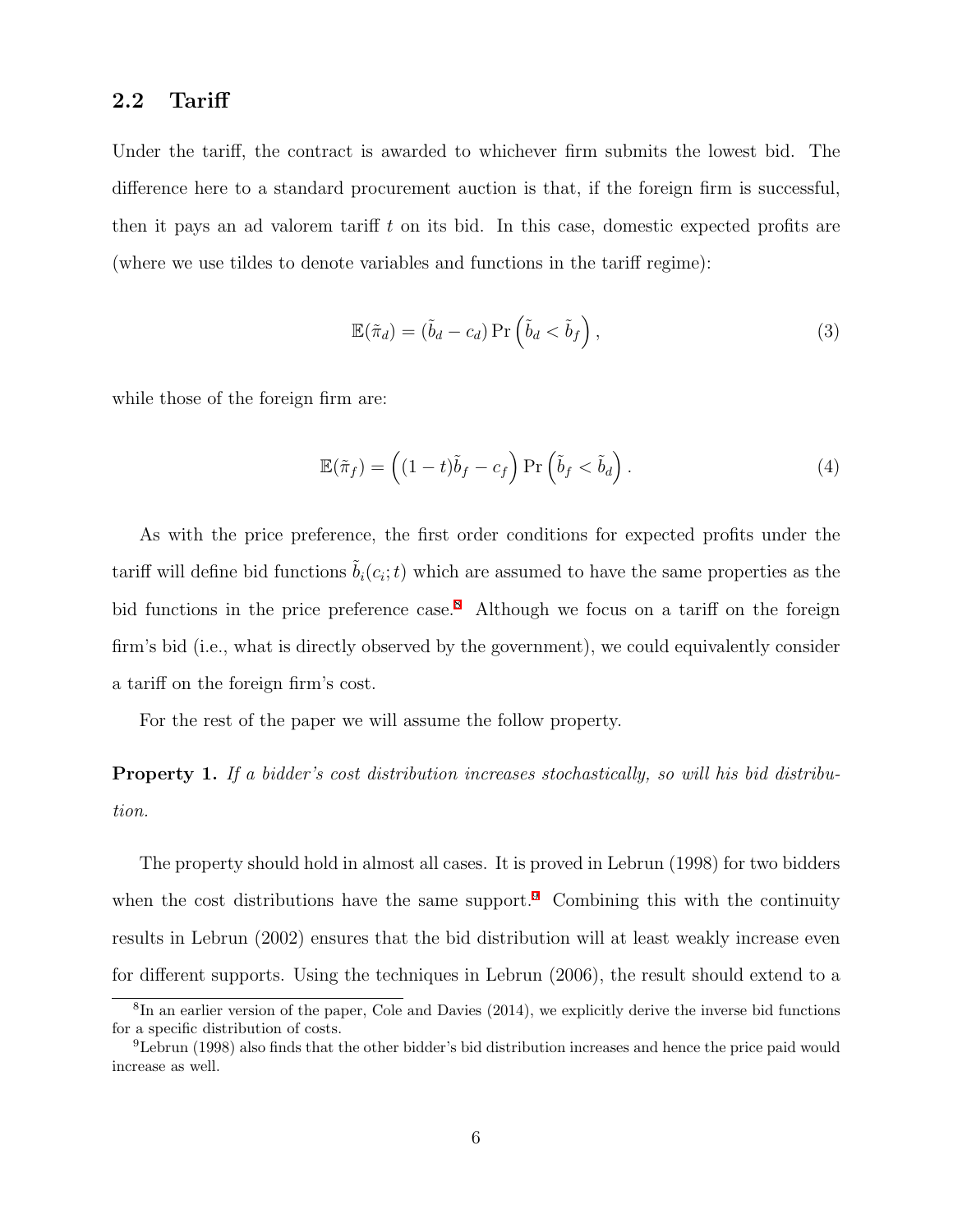strict increase for different supports. There is not a general result for more than two bidders when there are at least three different supports.<sup>[10](#page-6-0)</sup>

<span id="page-6-2"></span>**Lemma 1.** For each tariff t on the foreign firm's bid, there is a tariff  $\tau = \frac{t}{1-t}$ 1*−t on the cost that results in equivalent bidding behavior. As an implication, the foreign bid increases in the tariff as well as domestic profits. When the tariff of τ on the foreign firm's costs is combined with profit tax of*  $T = t$  *on the foreign firm, its expected profits are the same as the tariff of t on its bid.*

*Proof.* For the foreign firm, expected profits with a tariff of t on the bid can be rewritten as:

$$
\mathbb{E}(\pi_f^{tb}) = \left( (1-t)\tilde{b}_f - c_f \right) \Pr\left( \tilde{b}_f < \tilde{b}_d \right) = (1-t) \left( \tilde{b}_f - \frac{c_f}{1-t} \right) \Pr\left( \tilde{b}_f < \tilde{b}_d \right). \tag{5}
$$

This is equivalent to a tariff on costs of  $\tau = \frac{t}{1-t}$  $\frac{t}{1-t}$  and a profit tax of  $T = t$  on the foreign firm since we have

$$
(1-t)\left(\tilde{b}_f - \frac{c_f}{1-t}\right) \Pr\left(\tilde{b}_f < \tilde{b}_d\right) = (1-T)\left(\tilde{b}_f - (1+\tau)c_f\right) \Pr\left(\tilde{b}_f < \tilde{b}_d\right). \tag{6}
$$

Thus, behavior and profits will be equivalent. Since a profit tax is proportion to profits, it will not affect behavior whether or not it is imposed. When the profit tax is discriminatory and not levied on the domestic firm, the domestic firm's profits are the same regardless of whether the tariff is levied on the foreign bid or its equivalent on  $\text{cost}^{11}$  $\text{cost}^{11}$  $\text{cost}^{11}$ . Again, since a profit tax is not distortionary, a non-discriminatory profit tax will not affect bidding behavior.

Using Property [1](#page-5-2), the foreign bid function increases in the tariff (regardless of whether it is levied on the bid or the cost). When there is an increase in tariff on the foreign firm, the domestic firm can keep the same bid function and have an increase in profits since the likelihood of winning will go up due to the less competitive bidding by the foreign firm. Thus,

<span id="page-6-1"></span><span id="page-6-0"></span> $10$ A counter example is provided in Lebrun (2002).

<sup>&</sup>lt;sup>11</sup>One way in which an otherwise non-discriminatory profit tax can be made discriminatory is if only the domestic firm is able to take advantage of tax offsets that are only available to those producing locally.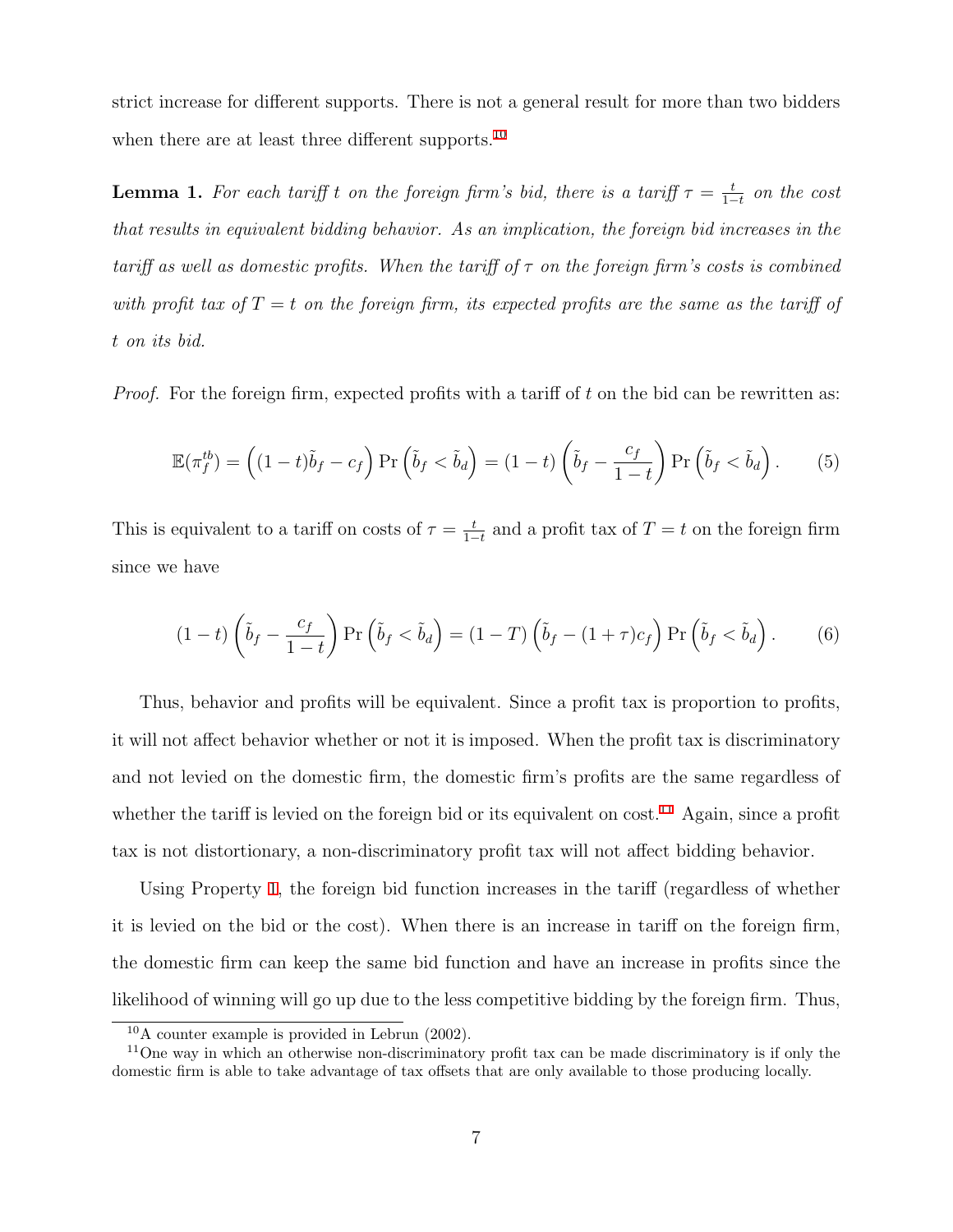in equilibrium, where there will be an adjustment to the domestic firm's bid, the domestic firm's profits should increase in the tariff since any adjustment should be in the direction of increasing profits.  $\Box$ 

### **2.3 Equivalence**

We can now establish an equivalence between the tariff and price preference regimes.

<span id="page-7-0"></span>**Proposition 1.** *If*  $\{b_d(c_d; p), b_f(c_f; p)\}$  *are equilibrium bid functions under a price premium* p, then  $\left\{ \tilde{b}_d(c_d;t), \tilde{b}_f(c_f;t) \right\} := \left\{ b_d(c_d;p), (1-p)^{-1}b_f(c_f;p) \right\}$  are equilibrium bid functions for *a tariff t* = *p. Furthermore, each firm's equilibrium expected profits are equal across the two policy regimes.*

*Proof.* Since  $\tilde{b}_f(c_f; t) = b_f(c_f; p)/(1-p)$  and  $\tilde{b}_d(c_f; t) = b_d(c_f; p)$ , expected profits for the domestic firm under the price preference can be written as

$$
\mathbb{E}(\pi_d) = (b_d - c_d) Pr\left(b_d < \frac{b_f(c_f; p)}{1 - p}\right) = (\tilde{b}_d - c_d) Pr\left(\tilde{b}_d < \tilde{b}_f(c_f; t)\right) = \mathbb{E}(\tilde{\pi}_d),\tag{7}
$$

which is the same as domestic firm profits under the tariff regime with  $t = p$ . As such, the bid that maximizes  $\mathbb{E}(\pi_d)$  will also maximize  $\mathbb{E}(\tilde{\pi}_d)$ . Hence, since  $\{b_d(c_d; p), b_f(c_f; p)\}$ form an equilibrium under price preferences, under tariffs given that the foreign firm bids according to  $\tilde{b}_f(c_f; t)$ , the domestic firm would choose to bid according to  $\tilde{b}_d(c_d; t)$ .

Likewise, since  $\tilde{b}_d(c_d; t) = b_d(c_d; p)$ , using a change of variables from  $b_f$  to  $(1 - p)\tilde{b}_f$ , equilibrium expected foreign profits under the price preference can be written as:

$$
\mathbb{E}(\pi_f) = (b_f - c_f)Pr\left(\frac{b_f}{1-p} < b_d(c_d; p)\right) = ((1-p)\tilde{b}_f - c_f)Pr\left(\tilde{b}_f < \tilde{b}_d(c_d; t)\right) = \mathbb{E}(\tilde{\pi}_f). \tag{8}
$$

Hence, a bid of  $b_f$  that maximizes  $\mathbb{E}(\pi_f)$  given  $b_d(c_d; p)$  will equal  $(1-p)\tilde{b}_f$  for a bid  $\tilde{b}_f$  that maximizes  $\mathbb{E}(\pi_f)$  given  $\tilde{b}_d(c_d;p)$ . Therefore, when  $b_f(c_f;p)$  and  $b_d(c_d;p)$  constitute an equilibrium under a price preference p,  $\tilde{b}_f(c_f;t) = \frac{b_f(c_f;p)}{1-p}$  and  $\tilde{b}_d(c_d;t) = b_d(c_d;p)$  are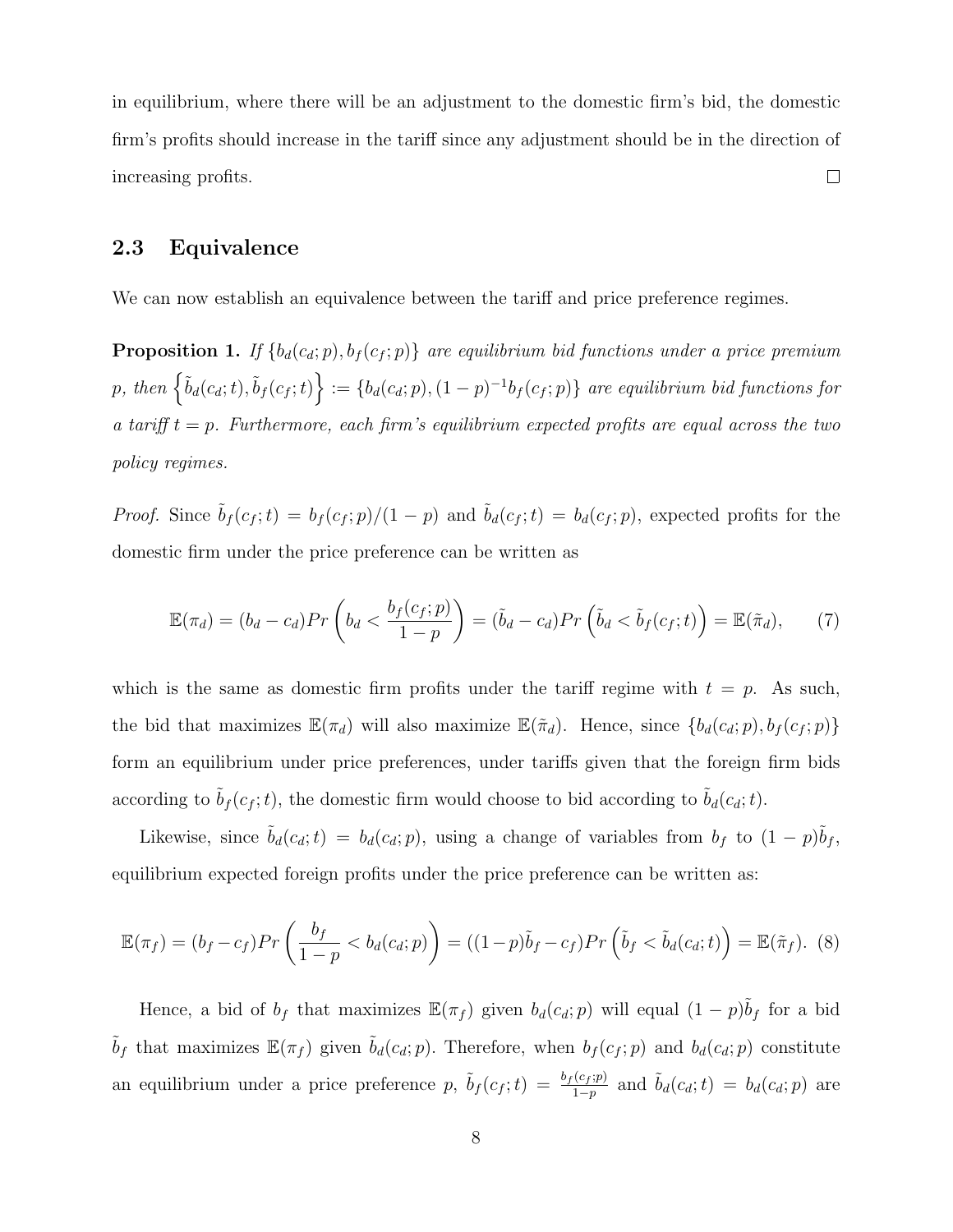an equilibrium under tariffs where  $t = p$ . A more general version of Proposition 1, albeit potentially less intuitive, is presented in the Appendix. This general proof in the Appendix extends the equivalence to nonlinear policies; i.e., a tariff rate that is a function of the foreign firm's bid and the price preference rule as described in Branco (1994).  $\Box$ 

Intuitively, when moving from the price preference *p* to a tariff *t* equal to *p*, the foreign firm increases its bid so that its after-tariff payment is the same. Since this does not alter the probability of one firm winning over another, it does not change behavior by the domestic firm. Together these imply that equilibrium expected profits are the same. For future use, note that when  $t = p$ :

$$
\frac{db_f(c_f;p)}{dp} = -\tilde{b}_f(c_f;p) + (1-p)\frac{d\tilde{b}_f(c_f;p)}{dp} \tag{9}
$$

where, by Property [1,](#page-5-2) we know the final term is positive because bids are increasing in costs.

### **2.4 The Government**

In this subsection we establish conditions under which the two policies are also equivalent for the government. In both regimes, the government sets the relevant tariff to maximize its expected welfare function, which is the sum of the value of the project, the expected payoff conditional on the domestic firm winning, and the expected payoff conditional on the foreign firm winning. In this, the government weights the domestic firm's profits by  $\theta \in [0, 1]$ . Such weighting is comparable to McAfee and McMillan (1989). If  $\theta = 0$ , the profit of the domestic firm has no effect on the government's welfare function and if  $\theta = 1$ , the domestic firm's profit fully enters the government's welfare function (as it does in Branco, 1994). In addition, in the tariff regime, tariffs are weighted by  $\rho > 0$ . If  $\rho = 1$ , then welfare depends on net expenditures (i.e., the bid paid net of tariff revenues collected). If  $\rho < 1$ , this can represent a situation in which revenues are costly to collect. Evidence of such costly administration is provided in Riezman and Slemrod (1987). Alternatively, if  $\rho > 1$  this can represent the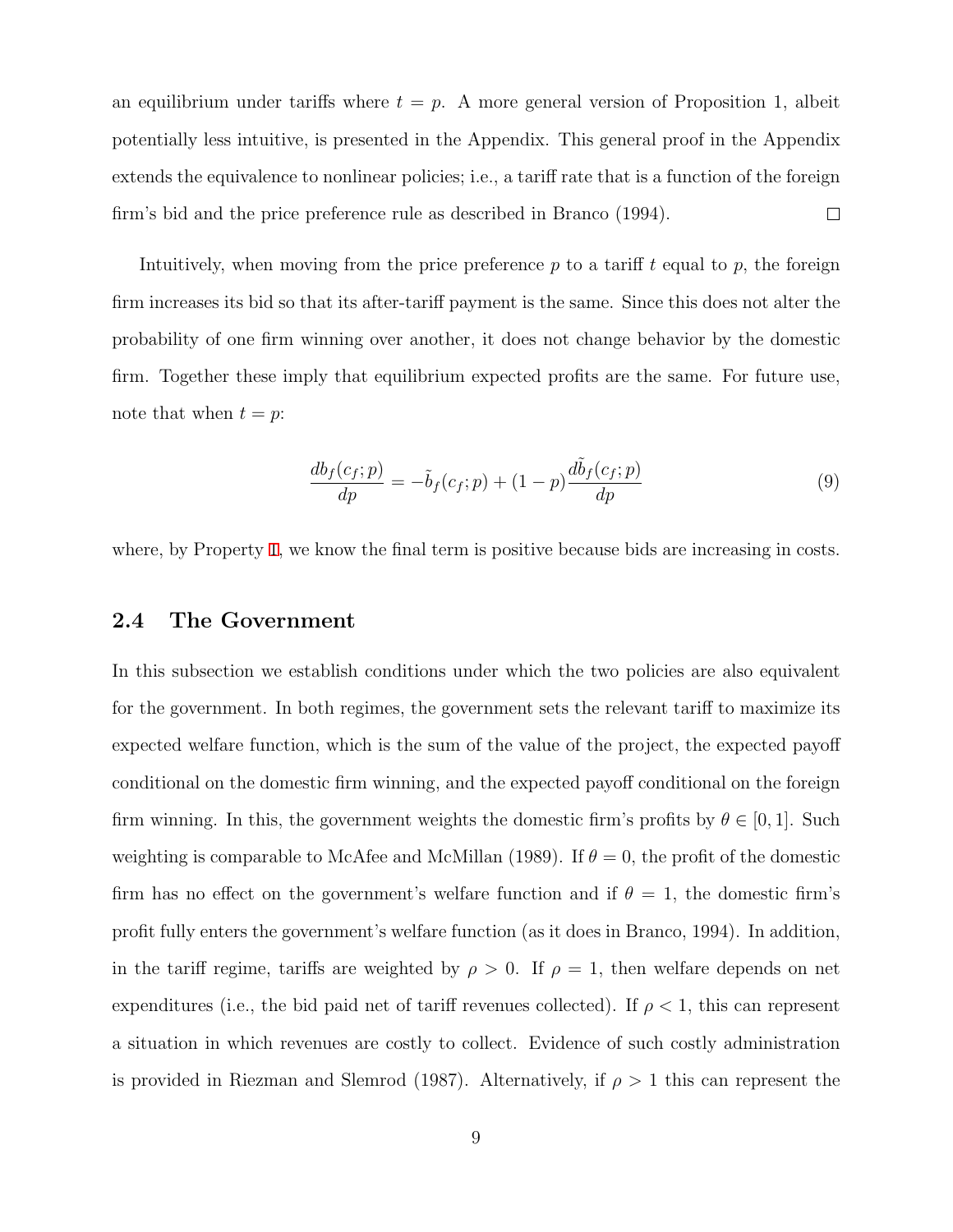interests of a Leviathan government which values incoming funds that it can appropriate for itself.[12](#page-9-0)

Denote  $c_d(b; p)$ ,  $c_f(b; p)$ ,  $\tilde{c}_d(b; p)$ ,  $\tilde{c}_f(b; p)$  as the respective inverse bid functions for the domestic and foreign firms under price preferences and tariffs. The conditional on a cost  $\hat{c}_d$ for the domestic firm, conditional expected welfare under the price preference is:

$$
W\left(\hat{c}_d, p\right) = V - \int_{c_f}^{c_f((1-p)b_d(\hat{c}_d;p);p)} b_f(c_f; p) g_f(c_f) \, dc_f
$$

$$
- \int_{c_f((1-p)b_d(\hat{c}_d;p);p)}^{\bar{c}_f} \left[b_d\left(\hat{c}_d; p\right) - \theta\left(b_d(\hat{c}_d;p) - \hat{c}_d\right)\right] g_f(c_f) \, dc_f \tag{10}
$$

and expected welfare is:

<span id="page-9-1"></span>
$$
W(p) = \int_{\underline{c}_d}^{\overline{c}_d} W(\hat{c}_d, p) g_d(\hat{c}_d) d\hat{c}_d.
$$
 (11)

Likewise, under the tariff, expected welfare is:

<span id="page-9-2"></span>
$$
\tilde{W}(t) = \int_{\underline{c}_d}^{\overline{c}_d} \tilde{W}(\hat{c}_d, t) g_d(\hat{c}_d) d\hat{c}_d.
$$
\n(12)

where

$$
\tilde{W}(\hat{c}_d, t) = V - \int_{c_f}^{\tilde{c}_f(\tilde{b}_d(\hat{c}_d; t); t)} \left[ (1 - \rho t) \tilde{b}_f(c_f; t) \right] g_f(c_f) \, dc_f
$$
\n
$$
- \int_{\tilde{c}_f(\tilde{b}_d(\hat{c}_d; t); t)}^{\bar{c}_f(\tilde{b}_d(\hat{c}_d; t); t)} \left[ \tilde{b}_d(\hat{c}_d; t) - \theta \left( \tilde{b}_d(\hat{c}_d; t) - \hat{c}_d \right) \right] g_f(c_f) \, dc_f. \tag{13}
$$

The above builds the framework for our second proposition.

<span id="page-9-3"></span>**Proposition 2.** *When*  $\rho = 1$ *, the price preference and tariff regimes are equivalent for government welfare whenever*  $p = t$ *.* 

*Proof.* From Proposition [1,](#page-7-0) we have that inverse bid functions are such that  $\tilde{c}_f\left(\tilde{b}_d(\hat{c}_d;p); p\right)$  $c_f((1-p)b_d(\hat{c}_d;p); p)$ , meaning that when  $t = p$ , the probability of winning under either

<span id="page-9-0"></span> $12$ See Padovano (2004) for a review of the Leviathan literature.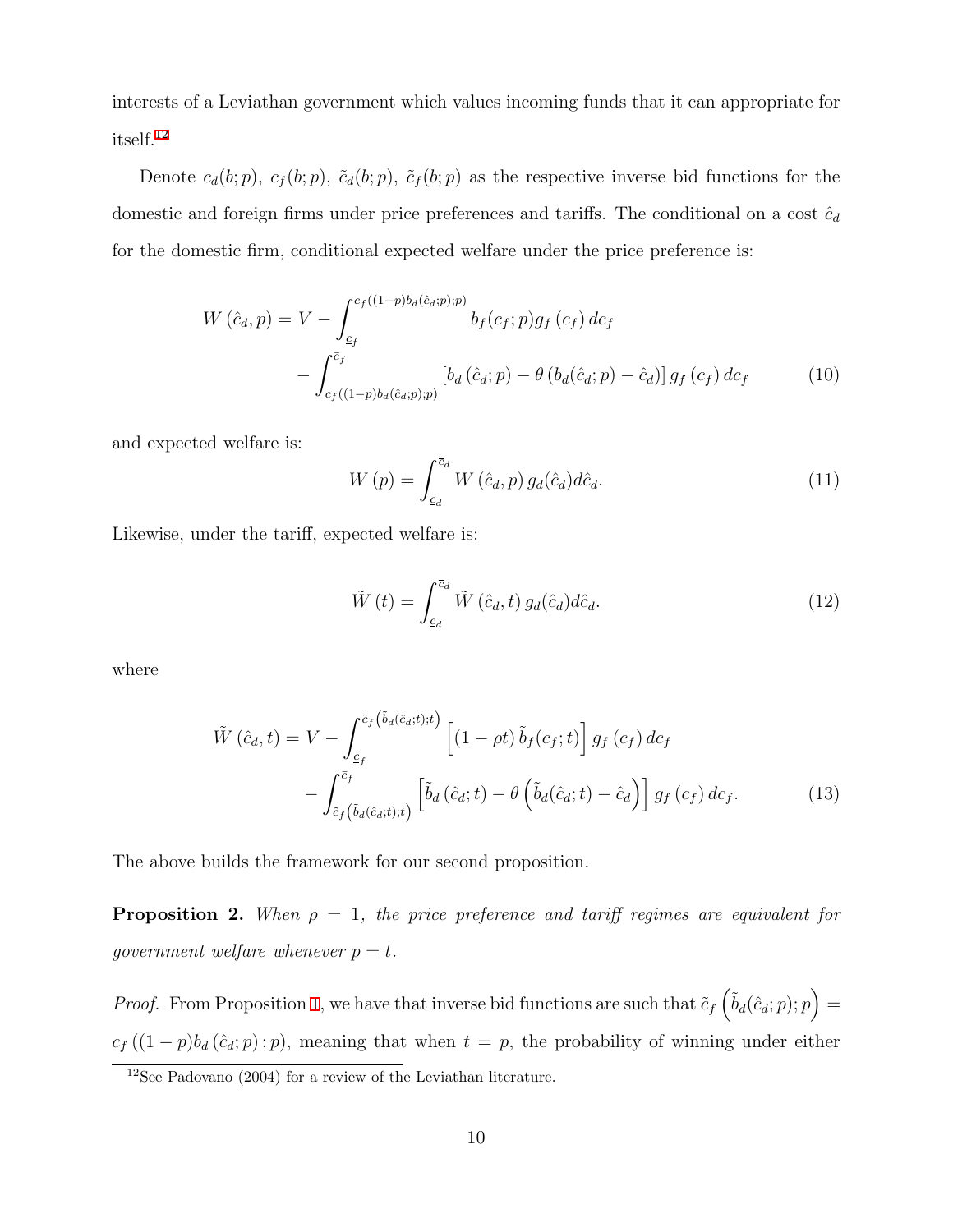regime for a foreign firm with a given cost is the same. With this in mind and using Proposition [1](#page-7-0)'s results for the bidding functions, welfare under the price preference, equation [\(10](#page-9-1)), can be rewritten as:

$$
W\left(\hat{c}_d, p\right) = V - \int_{c_f}^{\tilde{c}_f\left(\tilde{b}_d\left(\hat{c}_d; p\right); p\right)} (1 - p) \tilde{b}_f(c_f; p) g_f\left(c_f\right) d c_f
$$

$$
+ \int_{\tilde{c}_f\left(\tilde{b}_d\left(\hat{c}_d; p\right); p\right)}^{\bar{c}_f} \left(-\tilde{b}_d\left(\hat{c}_d; p\right) + \theta \tilde{\pi}_d\left(\hat{c}_d; p\right)\right) g_f\left(c_f\right) d c_f.
$$
(14)

As such, when  $p = t$  and  $\rho = 1$ , we find that:

$$
W\left(\hat{c}_d, p\right) = \tilde{W}\left(\hat{c}_d, p\right). \tag{15}
$$

Integrating across the potential domestic costs, we see that the equivalence therefore extends  $\Box$ to the government when  $\rho = 1$ .

Intuitively, moving from a price preference to the equivalent tariff results in no change for the domestic firm bid and the foreign firm increasing its bid by the amount of the tariff it would pay. When  $\rho = 1$  and the government values a dollar saved from a lower bid the same as a dollar gained from a higher tariff, the higher bid paid to a winning foreigner is exactly offset by the tariff revenue, making it indifferent between the policy regimes whenever  $p = t$ .

### **3 The Equilibrium Level of Protection**

In the previous section, we showed that for firms, for each price preference there is an equivalent tariff and vice versa with this equivalence extending to the government whenever its objective depends solely on net expenditures. In this section, we discuss the government's optimal level of protection under each policy regime. For the moment, we focus on the case where  $\rho = 1$  so that the equivalence extends to the government. The advantage of doing so is that it allows us to more easily compare our results to the existing literature on price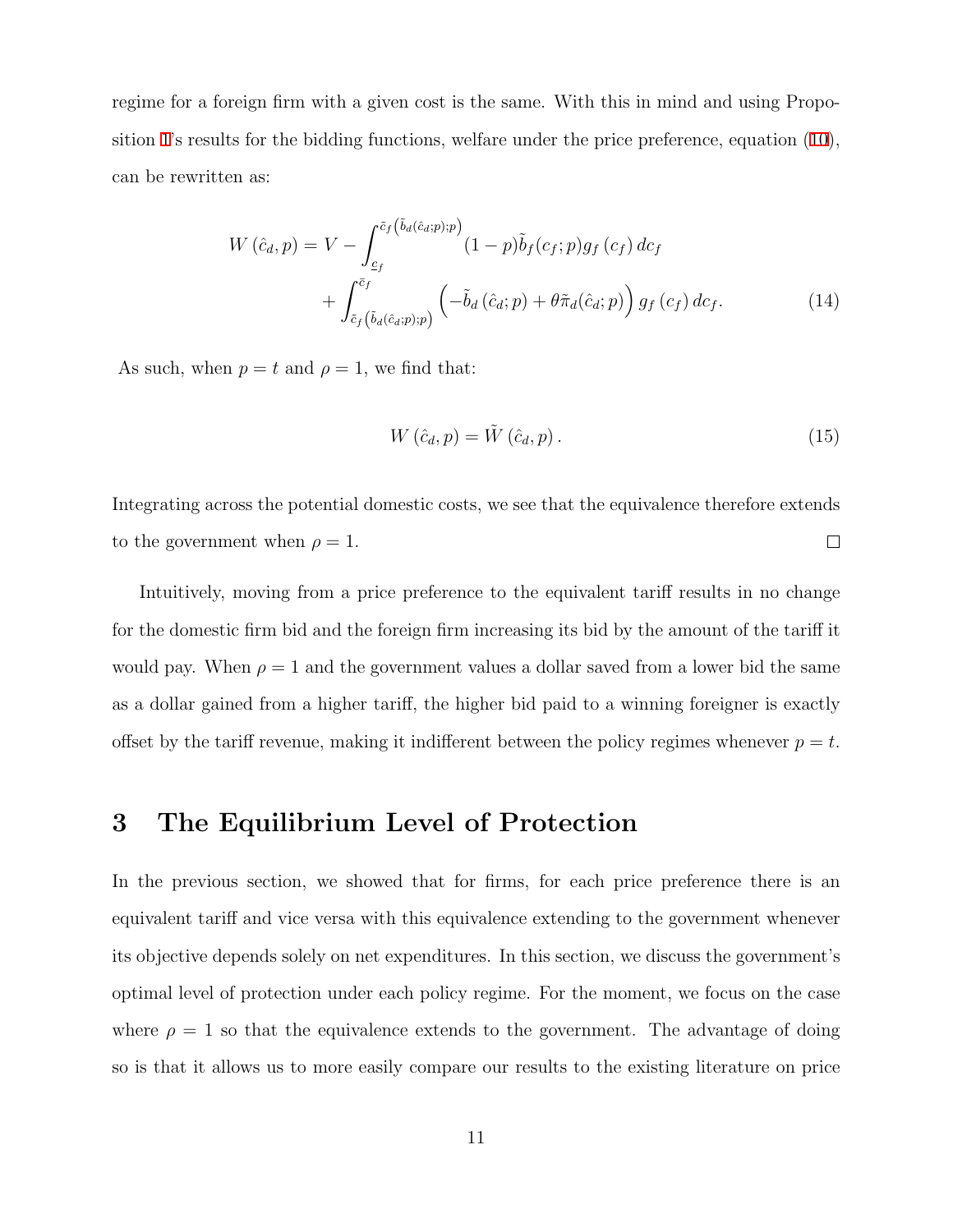preferences to identify when the optimal tariff is positive.

In the literature, two situations are often offered for why foreign firms may be discriminated against. The first is when domestic profits are valued. Examples here include Branco (1994) and McAfee and McMillan (1989). The second is when foreign firms have an expected cost advantage as in McAfee and McMillan (1989) (which is an extension of the classic result of Myerson, 1981).<sup>[13](#page-11-0)</sup> Note that the above equivalence result encompasses both cases. Nevertheless, this does not immediately imply that a price preference or tariff will be used because those studies consider optimal policies under either direct mechanisms (Branco, 1994 and McAfee and McMillan, 1989) or when price preferences can be non-linear in a first-price auction (Branco, 1994 and McAfee and McMillan, 1985). As derived in those papers, the optimal price preference is indeed non-linear in the foreign bid. Our analysis, however, restricts itself to the types of policies actually observed, i.e., linear price preferences and ad valorem tariffs. We can, however, state the following two results.

<span id="page-11-2"></span>**Lemma 2.** *The government's preferred linear price preference (and equivalent tariff if*  $\rho = 1$ ) *cannot result in strictly higher welfare than its preferred price preference when non-linear prices preferences are permitted.*

*Proof.* Since the set of linear price preferences is a subset of the price preference space that includes non-linear ones, the optimum from this set cannot do better for the home government. Furthermore if the preferred price preference is non-linear, as in the cases considered by Branco (1994) and McAfee and McMillan (1989), the government's equilibrium welfare under its preferred linear price preference must be lower than the one achieved under these alternative policies.<sup>[14](#page-11-1)</sup>  $\Box$ 

**Proposition 3.** *If cost distributions are the same between the domestic and foreign firms, then whenever domestic profits are valued, the government's preferred price preference and its preferred tariff are strictly positive for ρ close to* 1*.*

<span id="page-11-1"></span><span id="page-11-0"></span><sup>13</sup>See Jahiel and Lamy (2015) for a recent discussion on the generality of this result.

<sup>&</sup>lt;sup>14</sup>Cole and Davies (2014) provide a numeric comparison under the preferred tariff (when  $\rho = 1$ ) and the optimal non-linear preference derived by Branco (1994) for a first-price auction.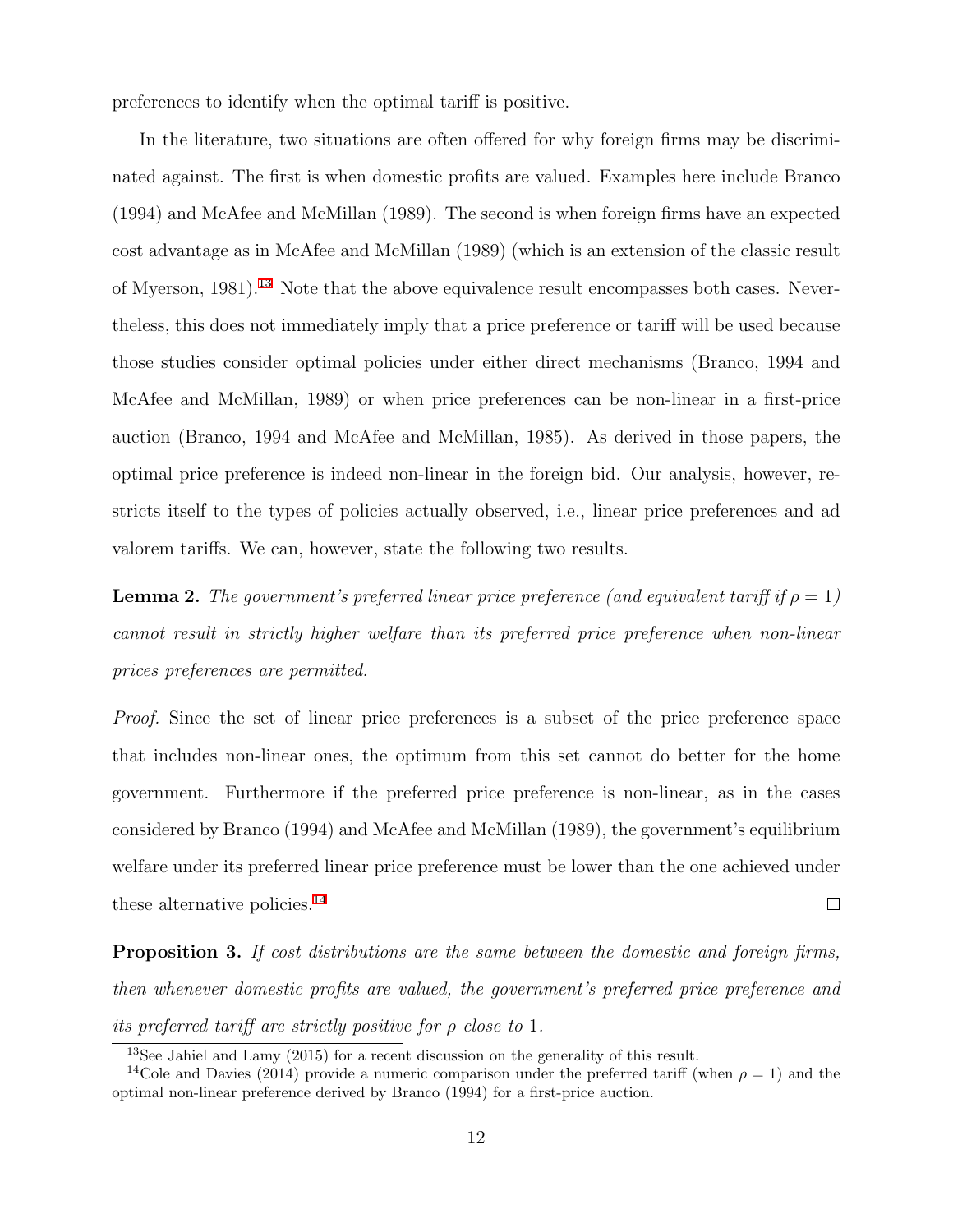*Proof.* Rewrite ([12\)](#page-9-2) as:

$$
\tilde{W}(t) = V - \mathbb{E}\left[\tilde{b}^*(t)\right] + \rho \mathbb{E}\left[TR(t)\right] + \theta \mathbb{E}\left[\tilde{\pi}_d(t)\right].\tag{16}
$$

Written this way, welfare is the value of the project minus the expected winning bid plus the expected benefits from tariff revenues and the value of the expected profits of the domestic firm. Taking the derivative of  $\tilde{W}(t)$  with respect to the tariff yields:

<span id="page-12-2"></span>
$$
\frac{d\tilde{W}(t)}{dt} = -\frac{d\mathbb{E}\left[\tilde{b}^*(t)\right]}{dt} + \rho \frac{d\mathbb{E}\left[TR(t)\right]}{dt} + \theta \frac{d\mathbb{E}\left[\tilde{\pi}_d(t)\right]}{dt}.\tag{17}
$$

Rearranging by adding and subtracting  $\frac{dE[TR(t)]}{dt}$  yields:

<span id="page-12-1"></span>
$$
\frac{d\tilde{W}(t)}{dt} = \underbrace{\frac{d\mathbb{E}\left[TR(t)\right]}{dt} - \frac{d\mathbb{E}\left[\tilde{b}^*(t)\right]}{dt}}_{(18)}
$$
\n
$$
+ (\rho - 1)\frac{d\mathbb{E}\left[TR(t)\right]}{dt} + \theta\frac{d\mathbb{E}\left[\tilde{\pi}_d(t)\right]}{dt}.
$$
\n(18)

From Proposition [2,](#page-9-3) the underbraced term is equivalent to  $\frac{dW(p)}{dp}$  when  $\theta = 0$ , which we will define to be  $\frac{d\hat{W}(p)}{dp}$ .

As has been established in papers such as McAfee and McMillan (1989), when there are cost distribution asymmetries which favor the foreign firm it is beneficial to use a non-linear protection.<sup>[15](#page-12-0)</sup> If, on the other hand, the cost distributions are identical, the expected payment is minimized under free trade as this results in identical bid functions, ensuring that the lowest-cost firm wins the contract (which is the optimal mechanism if the government is constrained to always make a purchase when value is above costs). Thus, at  $t = 0$ , with equal cost distributions,  $\tilde{c}_f\left(\tilde{b}_d(\hat{c}_d; 0); 0\right) = \hat{c}_d$ , we have  $\frac{d\hat{W}(p)}{dp}$  $\Big|_{t=p=0} = 0.$  (Note the optimality of setting  $p = 0$  is not a corner solution since  $p < 0$  is also inferior to  $p = 0$ .) From equation

<span id="page-12-0"></span><sup>15</sup>Or, more generally, to discriminate against the firm with the cost advantage.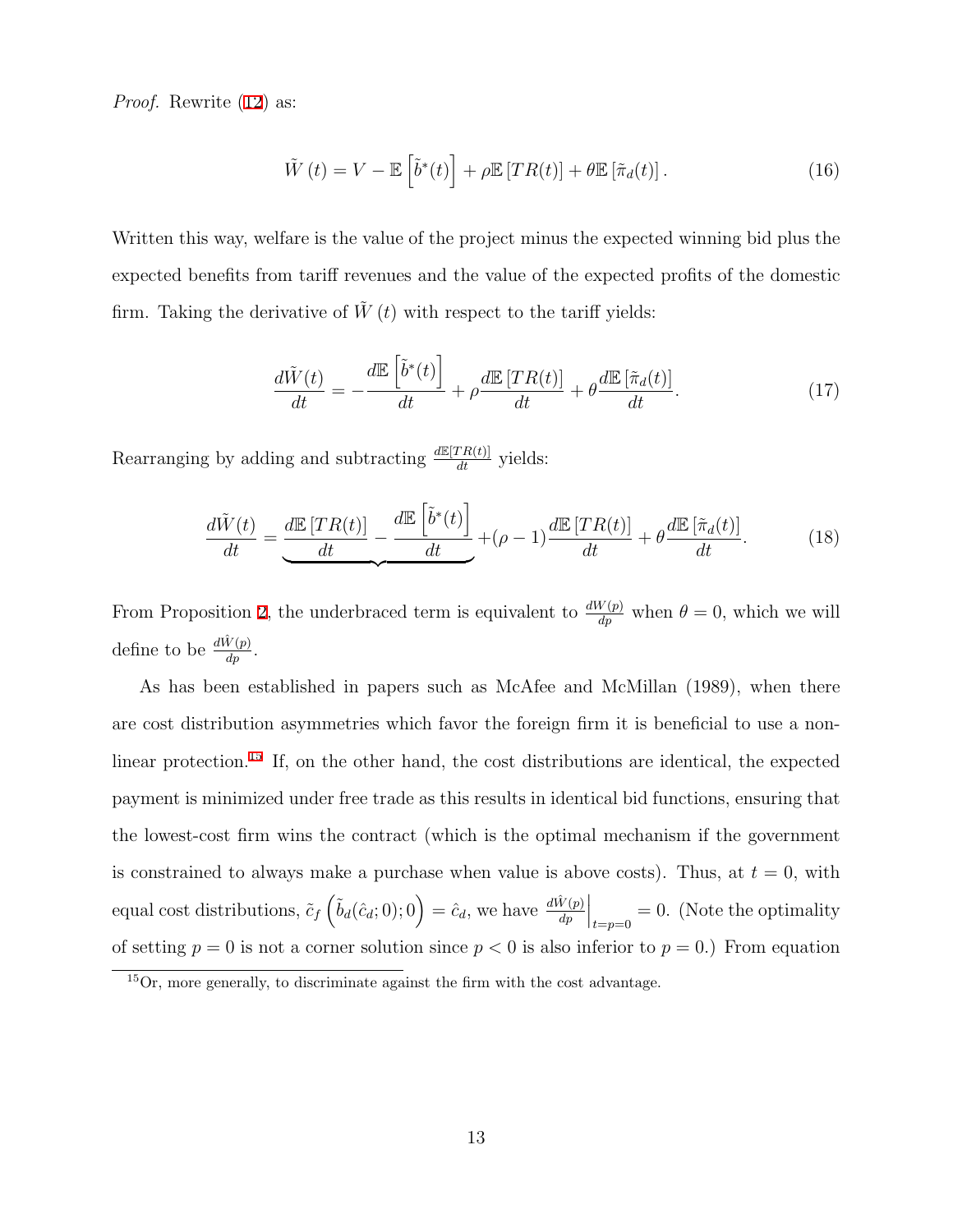([18](#page-12-1)), at equal cost distributions we then have:

<span id="page-13-0"></span>
$$
\frac{d\tilde{W}(t)}{dt}\Big|_{t=0} = (\rho - 1)\frac{d\mathbb{E}\left[TR(t)\right]}{dt}\Big|_{t=0} + \theta \frac{d\mathbb{E}\left[\tilde{\pi}_d(t)\right]}{dt}\Big|_{t=0}.
$$
\n(19)

The first term is negative for any  $\rho < 1$  $\rho < 1$ . By Lemma 1 the second term is positive when  $\theta > 0$ . Thus, when cost distributions are identical and  $\rho$  is sufficiently close to one, a positive tariff will be used when  $\theta > 0$ . Similarly, since first order condition under the price premium regime would be obtained by setting  $\rho = 1$  in ([19\)](#page-13-0), when cost distributions are identical a positive price preference will be used when domestic profits are valued.  $\Box$ 

Thus, when cost distributions are the same, protection will be used so long as domestic profits are valued. Although we do not rely on a specific cost distribution for this result, it has been demonstrated by Cole and Davies (2014) using Kaplan and Zamir's (2012) results for uniformly distributed costs and a tariff and by Hubbard and Paarsch (2009) who simulate bid functions under a variety of cost distributions with a price preference. Again, when  $\rho = 1$ it is possible to extend their findings from one policy to another.

When cost distributions differ, as in McAfee and McMillan (1989), there is an advantage to discriminating against the firm with the advantageous cost. In that case, the result depends on the rate at which the bid functions move under the relevant ranges of the foreign cost. As initially shown by Myerson (1981) and expanded on by others including McAfee and McMillan (1989) (who expand the number of bidders), the government's expected payment can be lowered by introducing a non-linear price preference against the firm with an expected cost advantage. When using a linear price preference, the simulations provided by McAfee and McMillan (1989) show that there is still an advantage to protection (albeit a smaller one as per Lemma [2](#page-11-2)) and that the losses from using a linear rather than the optimal price preference are small. Using the equivalence result, this indicates that a positive tariff would be used in such a case as well. Furthermore, as their simulations do not include domestic profits in the government welfare function, adding that would give the government further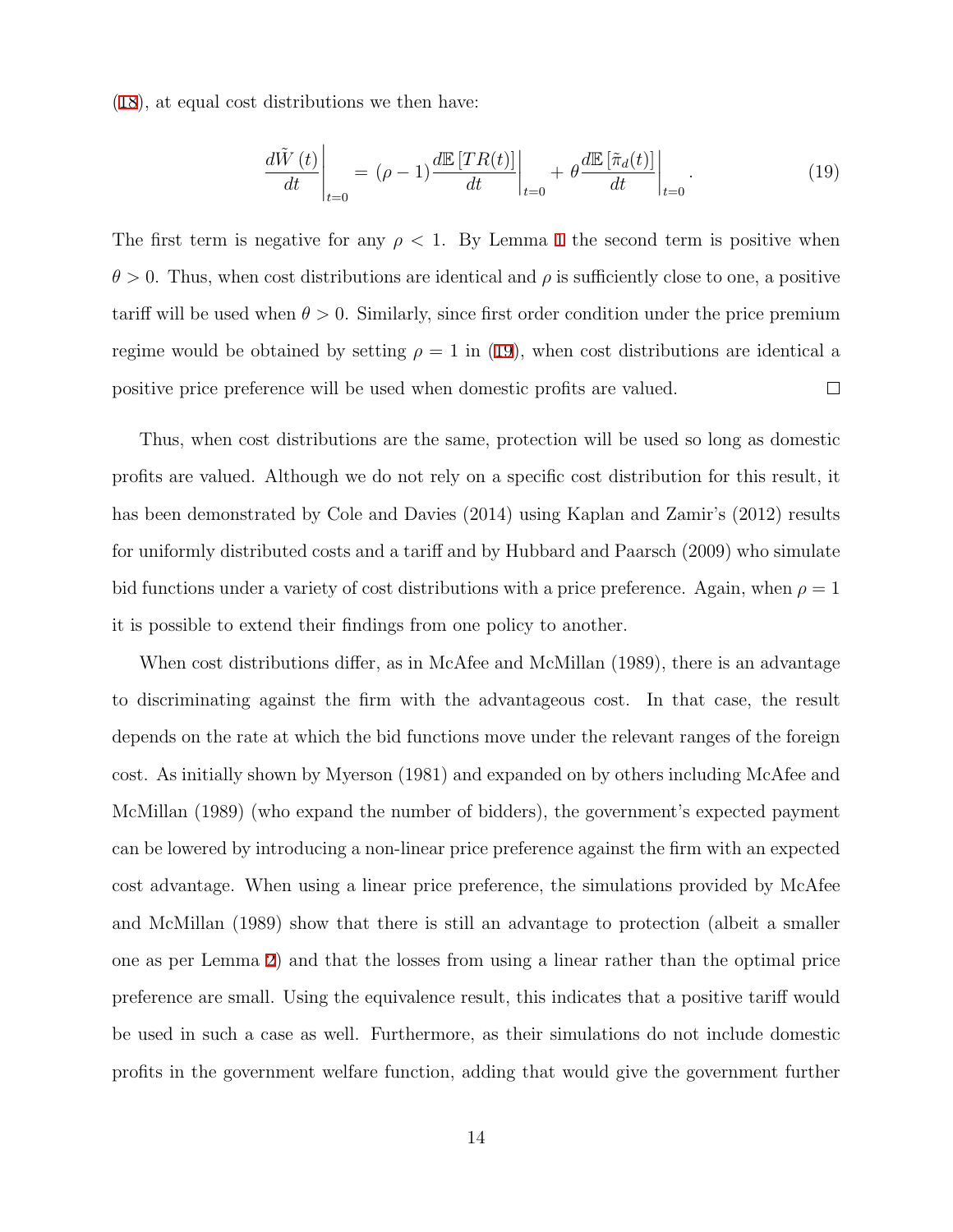reason to use protection. In particular, this latter effect can give rise to protection even when the domestic firm(s) have cost advantages. Thus, our equivalence result allows us to extend the equilibrium use of tariffs into the variety of settings already considered by those using price preferences which show that in a variety of settings protection will be used to increase government welfare.[16](#page-14-0)

In addition to showing that protection will be used, we can identify conditions for which the equilibrium level of protection is increasing in the weight placed on domestic profits.

#### **Proposition 4.** *The government's preferred level of protection is increasing in θ.*

*Proof.* Note from Equation ([17\)](#page-12-2), the first derivative of  $\tilde{W}$  is increasing in  $\theta$ . Let us add  $\theta$  as a parameter to welfare by denoting welfare as  $\tilde{W}(t, \theta)$ . Denote  $t_1$  as the optimal tariff level for  $\theta_1$ . Optimality of  $t_1$  means that  $\tilde{W}(t_1, \theta_1) \geq \tilde{W}(t_2, \theta_1)$  for all  $t_2$  including  $t_2 \leq t_1$ . Since  $\frac{d\tilde{W}(\tilde{t},\theta_1)}{dt}d\tilde{t}$ , we have  $\int_{t_2}^{t_1}$  $\frac{d\tilde{W}(\tilde{t},\theta_1)}{dt}d\tilde{t} \geq 0$ . Thus, for  $\theta_3 > \theta_1$ , we have  $\tilde{W}(t_1, \theta_1) = \tilde{W}(t_2, \theta_1) + \int_{t_2}^{t_1}$  $\frac{d\tilde{W}(\tilde{t},\theta_3)}{dt}d\tilde{t} \geq 0$ . Hence,  $W(t_1,\theta_3) \geq W(t,\theta_3)$  for all  $t \leq t_1$ . Finally, if  $t_1 > 0$  and  $\frac{d\mathbb{E}[\tilde{\pi}_d(t)]}{dt} >$  $\int_{t_2}^{t_1}$ 0, then we have  $\frac{d\tilde{W}(t_1,\theta_3)}{dt} > 0$  and there exists a  $t > t_1$  such that  $W(t,\theta_3) > W(t_1,\theta_3)$  – the optimal must be strictly higher than *t*1.  $\Box$ 

Finally, note that this protection is optimal from the perspective of the government. Defining global welfare as the sum of *W* and expected profits, the global welfare maximizing level of protection will generally differ. In one particular case, the solution to global welfare maximization is simple.

<span id="page-14-1"></span>**Proposition 5.** *When*  $\theta = 0$  *and cost distributions are identical, the globally desired price preference is zero. If*  $\rho \leq 1$ *, the global welfare maximizing tariff is zero.* 

*Proof.* When  $\theta = 0$ , welfare under the price preference is *V* minus the expected production cost of the winner. Thus, it is advantageous from a global perspective to award the contract to the lowest cost firm which happens when there is no price preference. Further, when  $\rho \leq 1$ and any tariff revenue enters global welfare negatively, no tariff will be used.  $\Box$ 

<span id="page-14-0"></span> $16$ It should be noted, however, that the simulations of Deltas and Evenett (1997) find that such gains are likely to be modest.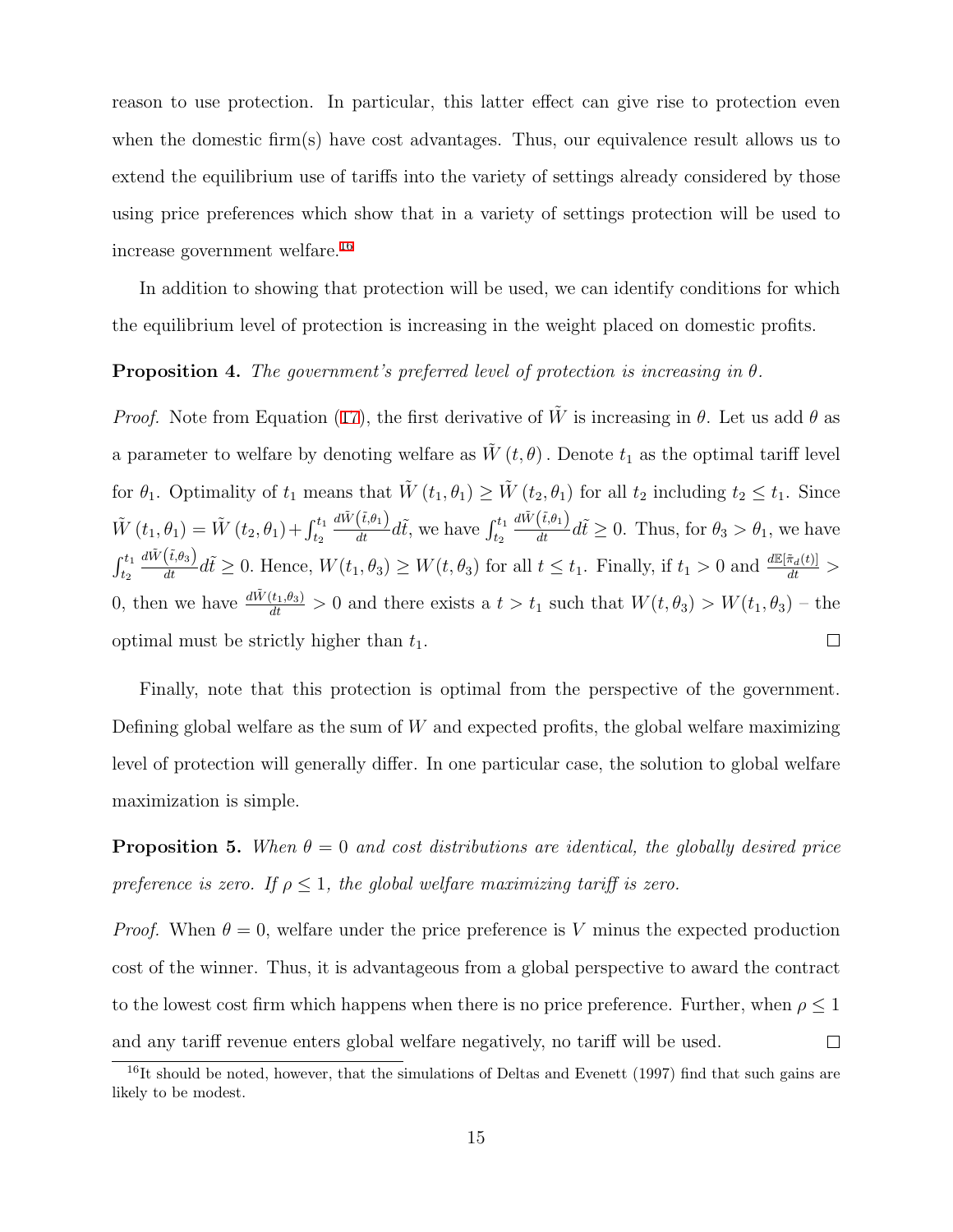Note the importance of the welfare weights in this result. If *θ >* 0 there is a "double counting" of domestic profits that gives an incentive to protect the domestic firm on a global as well as national level. Similarly if  $\rho > 1$ , there is a double counting of tariff revenues (as might occur if such revenues are being used to fund a publicly-provided good). Conversely, if  $\rho$  < 1, then a corner solution would be reached in the optimal tariff (i.e., the globally optimal tariff would be zero). These double-counting issues must therefore be kept in mind when discussing global welfare.

### **3.1 Non-equivalence**

In the above discussion we focused on the case where policy equivalence holds not only for firms, but for the government as well. This latter condition requires two things:  $\rho = 1$  and feasibility of the equivalent tariff. As noted above,  $\rho$  need not equal 1 since tariff revenue may be less valued (such as when there is a cost to collecting revenues) or more valued (as in the case of corruption) than payments. This then begs the question of how the optimal tariff, and thus the optimal level of protection, varies in *ρ*.

**Proposition 6.** *If tariff revenues are increasing (decreasing) in the tariff at a tariff equal to the preferred price preference, then:*

- *1. The optimal tariff is rising (falling) in ρ.*
- 2. When  $\rho < 1$ , the equilibrium tariff is less (more) protectionist than the equilibrium *price preference and the government prefers the price preference over the tariff.*
- *3. When ρ >* 1 *the equilibrium tariff is more (less) protectionist and the government prefers the tariff.*

*Proof.* As discussed above, the equilibrium price preference will equal the tariff that sets ([17](#page-15-0)) equal to zero when  $\rho = 1$ .<sup>17</sup> Denote this price preference  $\tilde{p}$ . Using this in [\(17\)](#page-12-2) but not

<span id="page-15-0"></span><sup>&</sup>lt;sup>17</sup>Note that this is true even when cost distributions differ.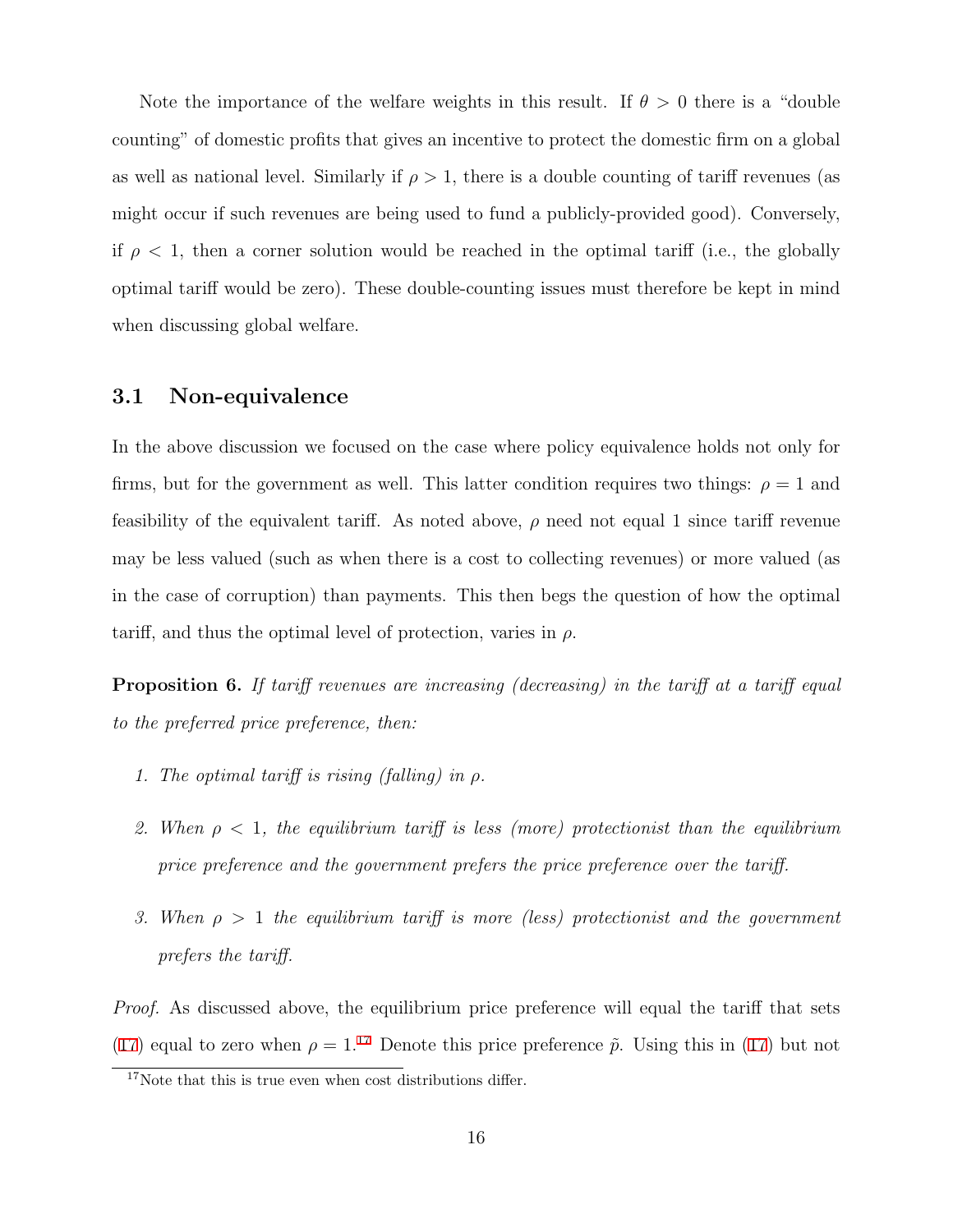setting  $\rho = 1$ , at a tariff of  $\tilde{p}$ , the government's first order condition can be written as:

$$
\left. \frac{d\tilde{W}\left(\hat{c}_d, t\right)}{dt} \right|_{t=\tilde{p}} = \left(\rho - 1\right) \left. \frac{d\mathbb{E}\left[TR(t)\right]}{dt} \right|_{t=\tilde{p}}.\tag{20}
$$

Thus, if tariff revenues are increasing in the tariff at  $t = \tilde{p}$ , then the government sets  $t < \tilde{p}$  if  $\rho$  < 1. At this tariff, welfare is lower than by  $1 - \rho$  times the tariff revenues as compared to welfare under a price preference equal to the equilibrium tariff. Since that price preference could have been chosen but was not, this means that welfare under the tariff is lower than under the price preference. If, on the other hand  $\rho > 1$ ,  $t > \tilde{p}$ . Since welfare is higher under a tariff of  $\tilde{p}$  by  $\rho - 1$  times tariff revenues, government welfare is higher under the tariff and rises by even more as it reoptimizes. If tariff revenues are declining in the tariff, then the comparisons of the equilibrium tariffs and price preferences reverse themselves. Nevertheless, the government continues to prefer the price preference when  $\rho < 1$  and the  $\Box$ tariff when  $\rho > 1$ .

Thus if tariff revenues are increasing in the tariff, then whenever the government prefers saving on the price it pays relative to an equivalent amount of tariff revenues, then moving from the price preference to the tariff will lower protection. Further, despite this perception by the government, if global welfare is based on equal valuations (as in Proposition [5\)](#page-14-1), then moving from the price preference to a tariff increases welfare. On the other hand, if  $\rho > 1$ the reverse happens. As such, values of  $\rho \neq 1$  result in non-equivalence.

A key aspect of this is that it hinges on whether tariff revenues are increasing or decreasing at the tariff equal to the equilibrium price preference. If the only incentive for using tariffs is to maximize tariff revenues, this would exactly cancel out. In the current setting, however, two other factors influence the desired degree of protection. First, whenever  $\theta > 0$  and the government values additional profits, it has an incentive to increase the tariff in order to benefit the domestic firm. If this is large relative to other considerations, it may therefore be willing to set a level of protection above the tariff revenue maximizing choices. Second,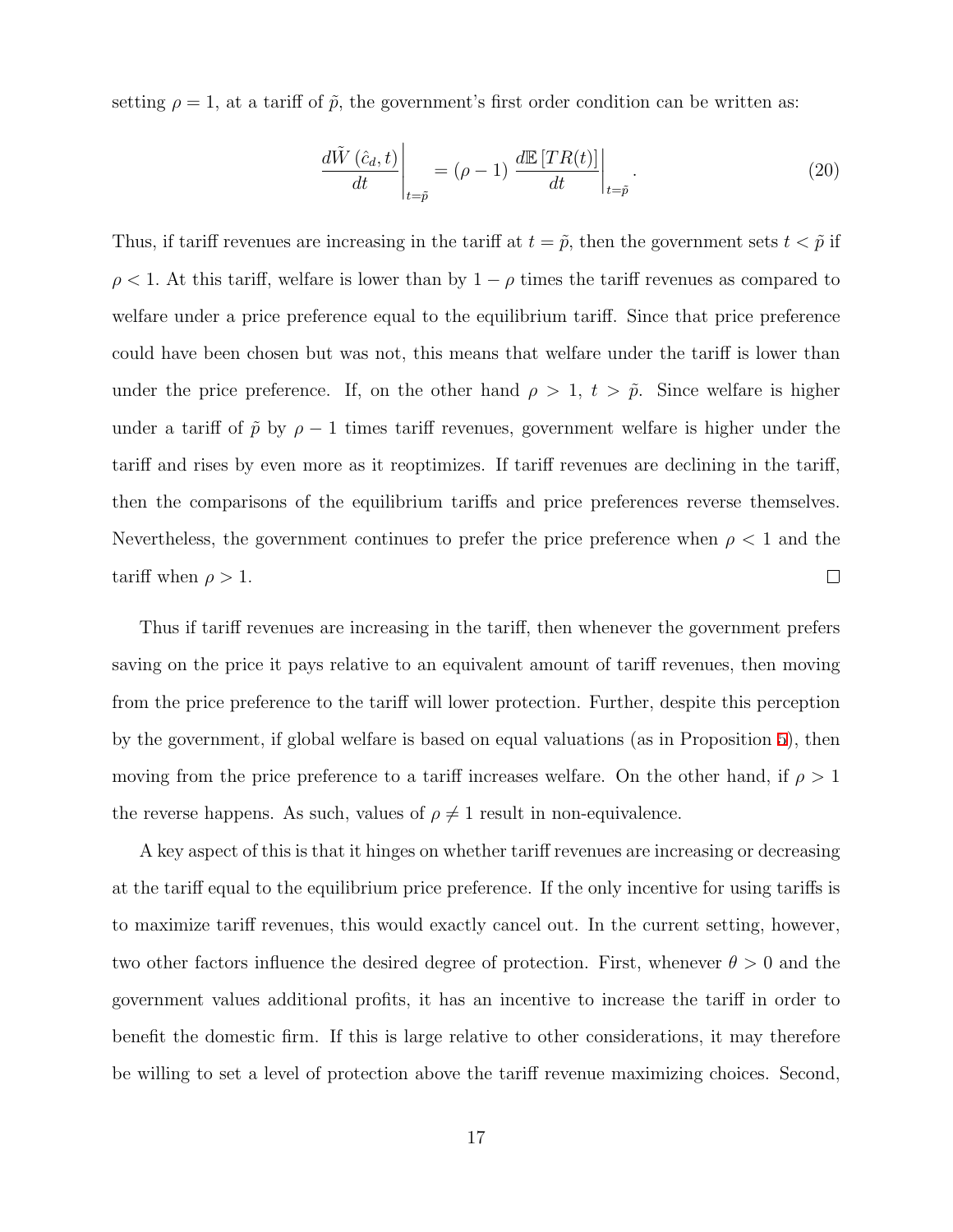there is the desire to manipulate bid functions and the expected payment. The direction and size of this depends on cost structures and especially the differences between them.

A second circumstance that can result in non-equivalence, even if  $\rho = 1$ , is when there are additional factors feeding into the tariff choice. One such situation would be where a tariff affects the pricing of the foreign firm beyond its transaction with the government, i.e., there is private as well as public consumption. As discussed by Miyagawa (1991), when public and private consumption are linked, this affects the optimal level of protection in the presence of non-constant marginal costs. As the price preference is perhaps more "targetable" than tariffs as it only applies to government transactions, it may be preferable as in certain situations it can be less distortive of consumer behavior. A second situation is where the choice of tariff is limited by, for example, trade agreements. Clearly, regardless of the level of  $\rho$ , if the government's preferred tariff exceeds what it can set under the trade agreement, then equivalence will break down. In particular, if  $\rho = 1$  and there is a binding limit on the government's preferred tariff, then eliminating price preferences will result in lower (if still positive) protection, increasing global welfare when there are equal weights.

## **4 Conclusion**

When awarding government contracts, governments balance several considerations beyond the price paid, in particular, domestic firm performance. The literature has identified how this, as well as cost asymmetries across firms, can give rise to the use of price preferences under which the contract only goes to the foreigner if they underbid their domestic competitor by a sufficiently large amount. Although this practice has been addressed by the GPA agreement, other forms of protection remain. Here, we study the use of tariffs which, in addition to being discriminatory, generate revenues that may not be equivalent to expenditure savings. We demonstrate four aspects of this alternative form of protection in procurement. First, for each linear price preference, there is an equivalent ad valorem tariff from the firms'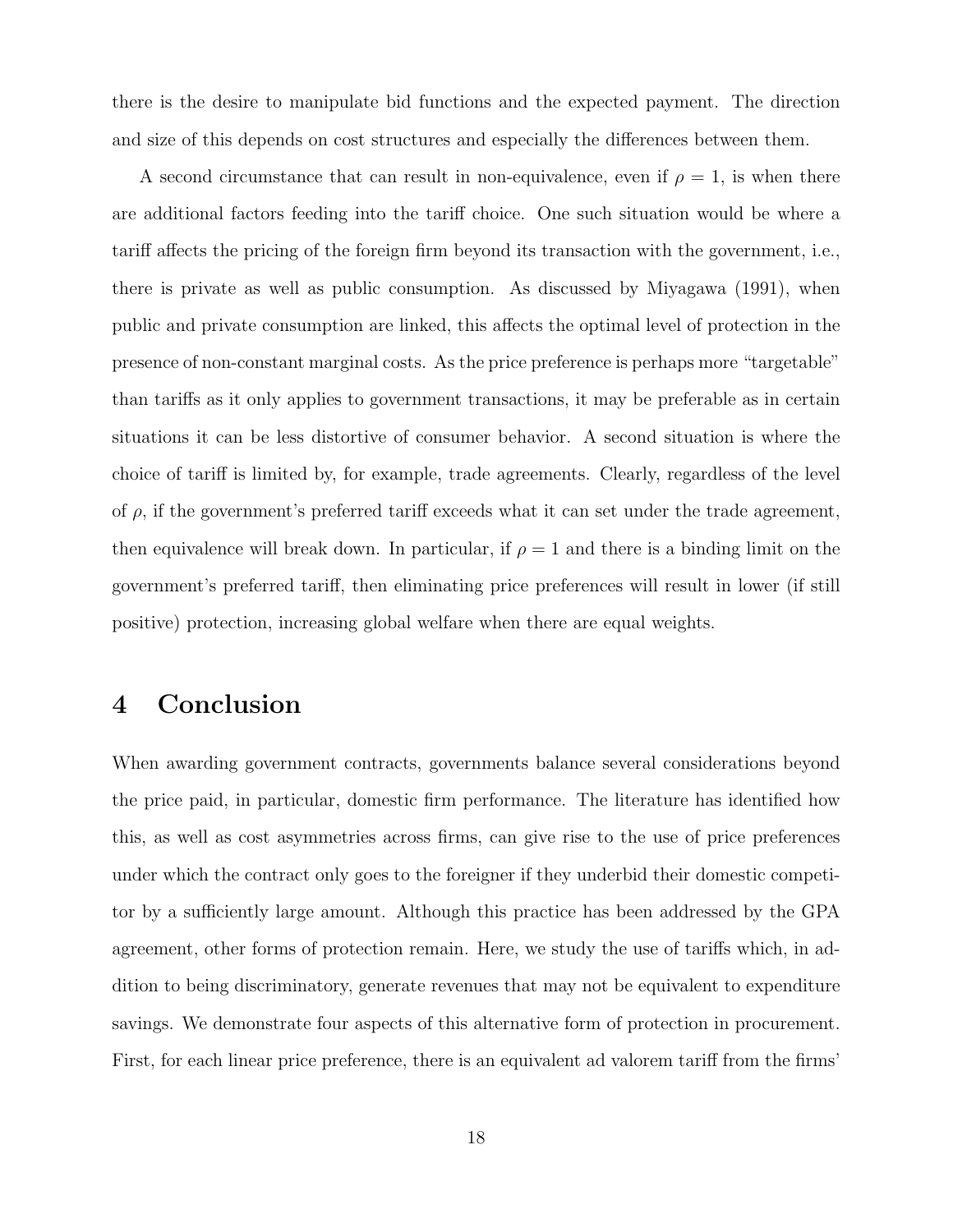perspectives. Furthermore, when a dollar of tariff revenues are as valuable as a dollar reduction in the price paid, the same equivalence extends to the government. Second, when cost distributions are identical, both protection regimes result in positive levels of protection. As such, simply banning price preferences is unlikely to stop protection in procurement auctions. Third, both the linear price preference and its equivalent tariff are less desirable than the theoretically optimal but unobserved in practice non-linear price preference. And finally, depending on the responsiveness of tariff revenues and the relative value of tariff revenues in the government's objective, moving from a price preference to a tariff can reduce protection and increase world welfare even as it reduces that of the government.

Combining these results suggests that while efforts such as the GPA agreement may help to open borders, they do not necessarily do so. That said, when embedded into other agreements which limit the use of tariffs, they may form an effective part of an overall battle against protectionism.

## **References**

- [1] Branco, Fernando, 1994. Favoring Domestic Firms in Procurement Contracts, Journal of International Economics, 37, 65-80.
- [2] Cole, Matthew T., Davies, Ronald B., 2014. Foreign Bidders Going Once, Going Twice... Government Procurement Auctions with Tariffs, Florida International University Working Paper, 1402.
- [3] Deltas, George, Evenett, Simon, 1997, Quantitative Estimates of the Effects of Preference Policies, in B. Hoekman and P. Mavroidis (eds.) Law and Policy in Public Purchasing: The WTO Agreement on Government Procurement, University of Michigan Press: Ann Arbor.
- [4] Evenett, Simon, 2002. Multilateral Disciplines and Government Procurement, in B. Hoekman, A. Mattoo, and P. English (eds.), Development, Trade, and the WTO: A Handbook, Volume 1, World Bank Publications: New York.
- [5] Evenett, Simon, Hoekman, Bernard M., 2005. Government Procurement: Market Access, Transparency, and Multilateral Trade Rules, European Journal of Political Economy, 21, 163-183.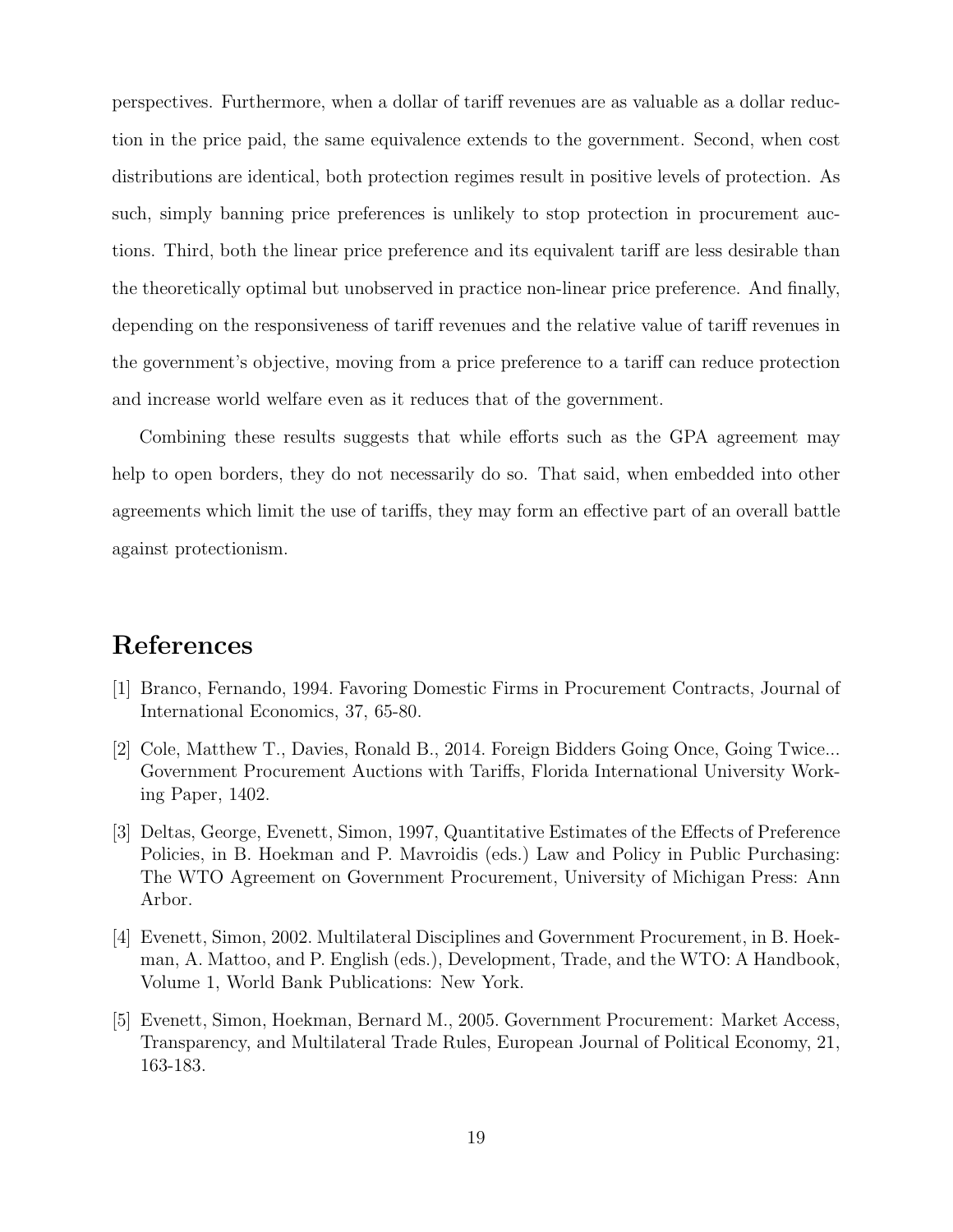- [6] Francois, Joseph, Nelson, Douglass, Palmeter, N. David, 1996. Public Procurement: A Post-Uruguay Round Perspective, CEPR Discussion Paper No. 1412.
- [7] Griesmer, James, Levitan, Richard and Shubik, Martin, 1967. Towards a Study of Bidding Processes, Part IV: Games with Unknown Costs, Naval Research Quarterly, 14, 415-443.
- [8] Hubbard, Timothy, Paarsch, Harry, 2009. Investigating Bid Preferences at Low-Price, Sealed-Bid Auctions with Endogenous Participation, International Journal of Industrial Organization, 27, 1-14.
- [9] Jahiel, Philippe, Lamy, Laurent, 2015. On Discrimination in Auctions with Endogenous Entry, American Economic Review, 105, 2595-2643.
- [10] Kaplan, Todd, Wettstein, David, 2000. Mixed-strategy Equilibria with Constantreturns-to-scale Technology under Bertrand Competition, Spanish Economic Review, 2, 65-71.
- [11] Kaplan, Todd, Zamir, Shmuel, 2012. Asymmetric First-price Auctions with Uniform Distributions: Analytic Solutions to the General Case, Economic Theory, 50, 269-302.
- [12] Kaplan, Todd, Zamir, Shmuel, 2015. Multiple Equilibria in Asymmetric First-price Auctions, Economic Theory Bulletin, 3, 65-77.
- [13] Lebrun, Bernard, 1998. Comparative Statics in First Price Auctions, Games and Economic Behavior, 25, 97-110.
- [14] Lebrun, Bernard, 1999. First Price Auctions in the Asymmetric N Bidder Case, International Economic Review, 40, 125-142.
- [15] Lebrun, Bernard, 2002. Continuity of the First Price Auction Nash Equilibrium Correspondence, Economic Theory, 20, 435-453.
- [16] Lebrun, Bernard, 2006. Uniqueness of the Equilibrium in First-price Auctions, Games and Economic Behavior, 55, 131-151.
- [17] McAfee, R. Preston, McMillan, John, 1989. Government Procurement and International Trade, Journal of International Economics, 26, 291-308.
- [18] Miyagawa, Kaz, 1991. Oligopoly and Discriminatory Government Procurement Policy, American Economic Review, 81, 1320-1328.
- [19] Myerson, Roger, 1981. Optimal Auction Design, Mathematics of Operations Research, 6, 58-73.
- [20] Padovano, Fabio, 2004. Leviathan Models of Government, in C. Rowley and F. Schneider (eds.), The Encyclopedia of Public Choice, Kluwer: New York.
- [21] Reny, Philip J., Zamir, Shmuel, 2004. On the Existence of Pure Strategy Monotone Equilibria in Asymmetric First-price Auctions, Econometrica, 72, 1105-1125.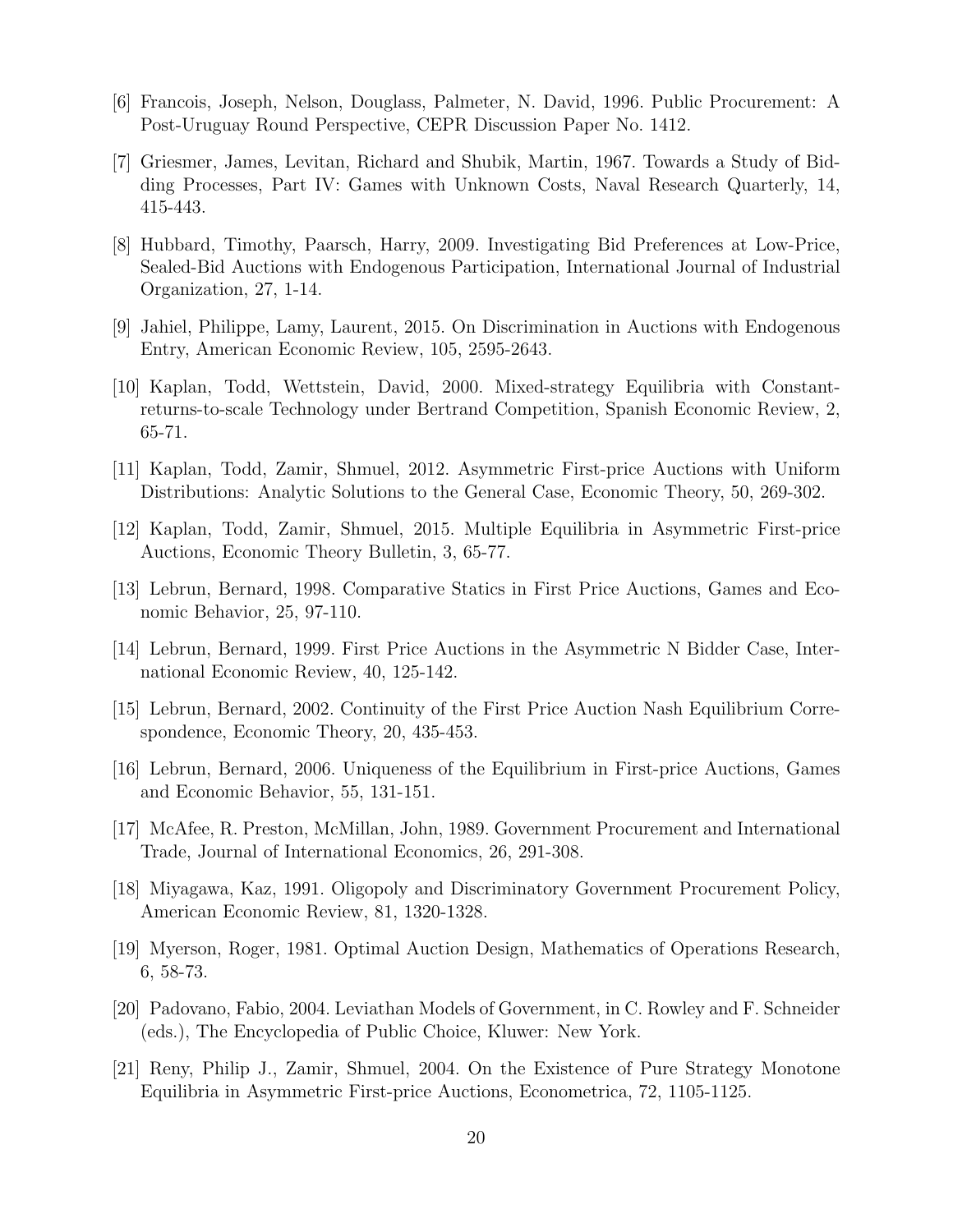- [22] Riezman, Raymond, Slemrod, Joel, 1987. Tariffs and Collection Costs, Review of World Economics, 123, 545-549.
- [23] World Trade Organization, 2013. Government Procurement, retrieved from [http://](http://www.wto.org/english/tratop_e/gproc_e/gproc_e.htm on July 31 2013) [www.wto.org/english/tratop\\_e/gproc\\_e/gproc\\_e.htmonJuly312013](http://www.wto.org/english/tratop_e/gproc_e/gproc_e.htm on July 31 2013).